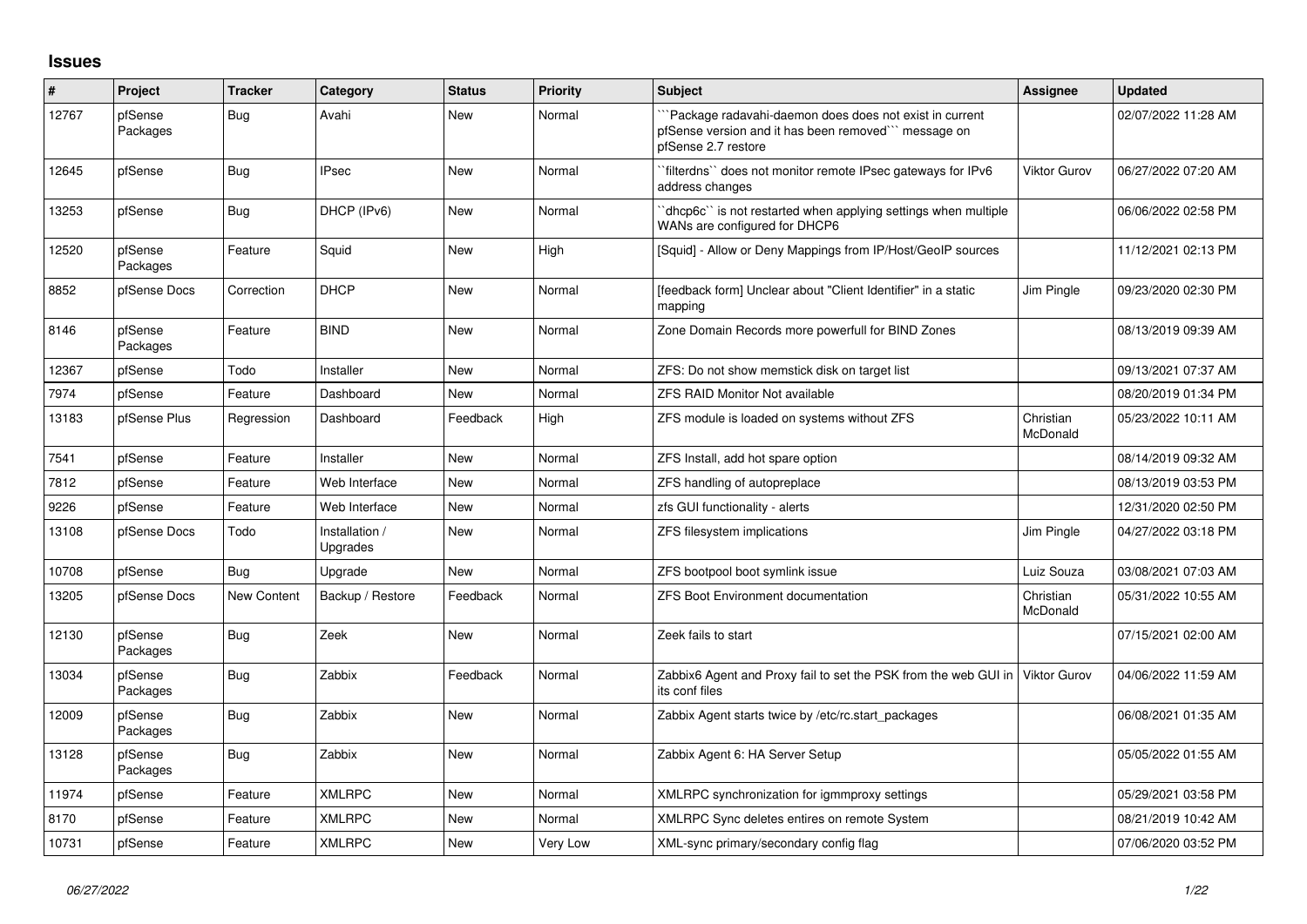| #     | Project             | <b>Tracker</b> | Category          | <b>Status</b> | <b>Priority</b> | <b>Subject</b>                                                                                                         | <b>Assignee</b>       | <b>Updated</b>      |
|-------|---------------------|----------------|-------------------|---------------|-----------------|------------------------------------------------------------------------------------------------------------------------|-----------------------|---------------------|
| 11953 | pfSense             | <b>Bug</b>     | <b>IGMP Proxy</b> | New           | Normal          | XG-1541 crashes when igmpproxy is enabled and network<br>interfaces status change                                      |                       | 05/24/2021 04:55 PM |
| 13141 | pfSense<br>Packages | <b>Bug</b>     | squidguard        | New           | Normal          | wrong page squidguard block                                                                                            |                       | 05/09/2022 05:33 PM |
| 8566  | pfSense             | <b>Bug</b>     | CARP              | New           | Normal          | Wrong IPv6 source in NS request in case using of IPv6 alias                                                            |                       | 06/12/2018 01:26 PM |
| 12812 | pfSense<br>Packages | Feature        | arpwatch          | New           | Normal          | Would it be helpful if the FreeBSD net-mgmt/arpwatch port had<br>an option to use mail/dma for mail delivery?          |                       | 02/16/2022 06:09 PM |
| 13016 | pfSense Docs        | New Content    | Virtualization    | New           | Normal          | Workaround for bandwith issues since 2.6 when installed in<br>Hyper-V                                                  |                       | 04/01/2022 01:06 PM |
| 7986  | pfSense             | <b>Bug</b>     | Wireless          | New           | Normal          | WLAN card no longer properly initialized under 2.4.0                                                                   |                       | 06/19/2020 08:08 AM |
| 7367  | pfSense<br>Packages | Feature        | Squid             | New           | Normal          | Wizard for Squid                                                                                                       |                       | 03/14/2017 01:59 PM |
| 8464  | pfSense             | <b>Bug</b>     | Wireless          | <b>New</b>    | Very Low        | Wireless USB card does not connect to WiFi automatically after<br>reboot/halt                                          |                       | 06/19/2020 03:44 AM |
| 11302 | pfSense             | Feature        | WireGuard         | New           | Normal          | WireGuard XMLRPC sync                                                                                                  |                       | 03/19/2021 10:59 AM |
| 12526 | pfSense<br>Packages | Feature        | WireGuard         | <b>New</b>    | Normal          | <b>WireGuard Widget</b>                                                                                                | Christian<br>McDonald | 11/17/2021 07:15 AM |
| 12513 | pfSense<br>Packages | Feature        | WireGuard         | New           | Normal          | WireGuard Utilization Status (Beyond Active Connection)                                                                | Christian<br>McDonald | 12/22/2021 08:40 PM |
| 12608 | pfSense<br>Packages | <b>Bug</b>     | WireGuard         | <b>New</b>    | High            | WireGuard tunnels monitored by dpinger causing system to stop<br>routing completely in certain situations              | Christian<br>McDonald | 12/16/2021 03:14 PM |
| 12525 | pfSense<br>Packages | Feature        | WireGuard         | <b>New</b>    | Normal          | WireGuard Tunnel restore configuration                                                                                 | Christian<br>McDonald | 11/17/2021 07:15 AM |
| 13115 | pfSense<br>Packages | <b>Bug</b>     | WireGuard         | Feedback      | Normal          | WireGuard panic due to KBI changes in "'udp_tun_func_t()'"                                                             | Christian<br>McDonald | 05/15/2022 10:47 AM |
| 11604 | pfSense             | Feature        | WireGuard         | <b>New</b>    | Normal          | WireGuard Dynamic Listen Port Randomization                                                                            |                       | 03/19/2021 10:59 AM |
| 11498 | pfSense             | Feature        | WireGuard         | <b>New</b>    | Normal          | WireGuard does not pass multicast traffic to peer                                                                      | Peter Grehan          | 03/19/2021 10:59 AM |
| 12178 | pfSense<br>Packages | Bug            | WireGuard         | New           | Low             | WireGuard always shows 'Configuring WireGuard<br>tunnelsdone.' message on boot                                         |                       | 07/30/2021 06:58 AM |
| 12121 | pfSense             | Feature        | OpenVPN           | <b>New</b>    | Normal          | Wider "local network(s)" fields in OpenVPN server configuration                                                        |                       | 07/19/2021 07:37 AM |
| 6697  | pfSense             | Todo           | Web Interface     | New           | Low             | White squares around the numeric values in the Status / Queues<br>page                                                 | <b>Jared Dillard</b>  | 08/15/2016 03:19 AM |
| 1186  | pfSense             | Bug            | <b>RRD Graphs</b> | Confirmed     | Normal          | When in pure routing mode the rrd graphs are blank                                                                     |                       | 09/16/2015 04:31 PM |
| 9626  | pfSense             | Bug            | Web Interface     | New           | Normal          | When deny write permission is assigned to a user, there is no<br>error feedback if the user tries to write something   |                       | 06/25/2022 05:41 PM |
| 6026  | pfSense             | i Bug          | Rules / NAT       | New           | Low             | webinterface, firewall rules, wrapping of columns or visible<br>(horizontal) scrollbar needed when contents doesnt fit | Jared Dillard         | 08/20/2019 03:40 PM |
| 3771  | pfSense             | Bug            | DHCP (IPv4)       | New           | Normal          | Webinterface and dhcpdcrashes with 500+ static leases                                                                  |                       | 08/21/2019 09:26 AM |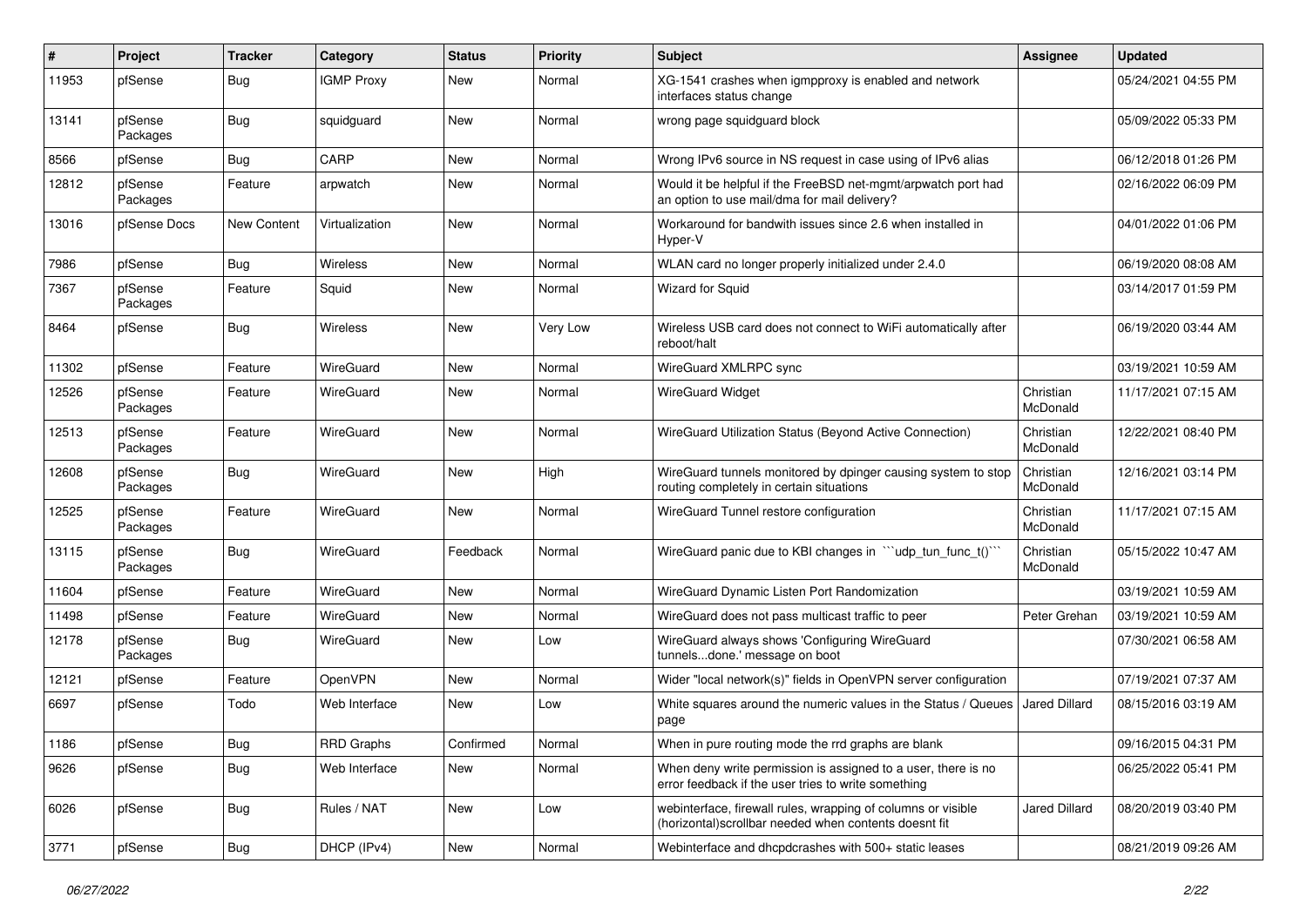| #     | Project             | <b>Tracker</b> | Category                            | <b>Status</b>                 | Priority | <b>Subject</b>                                                                                                                                         | <b>Assignee</b> | <b>Updated</b>      |
|-------|---------------------|----------------|-------------------------------------|-------------------------------|----------|--------------------------------------------------------------------------------------------------------------------------------------------------------|-----------------|---------------------|
| 8419  | pfSense             | Bug            | Web Interface                       | New                           | Normal   | webgui, when menubar is fixed to the top of the screen, the last<br>items of long menus cannot be seen/used.                                           |                 | 07/19/2018 03:10 PM |
| 7248  | pfSense             | Feature        | <b>IPsec</b>                        | New                           | Normal   | Web UI for IPSec settings should warn about poor security<br>choices                                                                                   | Jim Pingle      | 10/31/2019 12:15 PM |
| 10732 | pfSense             | Feature        | High Availability                   | New                           | Very Low | Warning banner for secondary HA node                                                                                                                   |                 | 12/23/2021 03:34 AM |
| 8036  | pfSense             | Feature        | <b>IPsec</b>                        | New                           | Normal   | Want to run multiple Mobile Client IKEv2 server instances                                                                                              |                 | 08/14/2019 09:31 AM |
| 12764 | pfSense             | Bug            | Gateways                            | <b>New</b>                    | Normal   | VTI gateway status is pending after assigning the VTI interface                                                                                        |                 | 02/07/2022 05:41 AM |
| 13220 | pfSense             | Feature        | Captive Portal                      | <b>New</b>                    | Very Low | Voucher per-roll bandwidth restrictions and traffic quotas                                                                                             |                 | 05/26/2022 08:16 AM |
| 13272 | pfSense             | Bug            | Captive Portal                      | <b>Pull Request</b><br>Review | Very Low | Voucher CSV output has leading space before voucher code                                                                                               | Jim Pingle      | 06/13/2022 10:27 AM |
| 1337  | pfSense             | Feature        | Interfaces                          | Assigned                      | Normal   | VLANs with different MAC address than parent interface                                                                                                 |                 | 04/21/2022 12:39 PM |
| 12070 | pfSense             | Bug            | DHCP (IPv4)                         | New                           | Low      | <b>VLANO for WAN DHCP</b>                                                                                                                              |                 | 12/23/2021 04:31 PM |
| 6977  | pfSense             | Bug            | Interfaces                          | New                           | Normal   | VLAN traffic is erroneously counted as underlying iface<br>(untagged) traffic                                                                          |                 | 08/13/2019 02:56 PM |
| 8089  | pfSense             | Bug            | Interfaces                          | New                           | High     | VLAN page breaks after config restore to new hardware.                                                                                                 |                 | 11/21/2017 01:38 PM |
| 9453  | pfSense             | Bug            | LAGG Interfaces                     | <b>New</b>                    | Normal   | VLAN Interfaces on LAGG get orphaned at boot                                                                                                           |                 | 08/21/2019 11:16 AM |
| 10446 | pfSense             | Feature        | Rules / NAT                         | <b>New</b>                    | Very Low | VIP address is not shown in firewall rules                                                                                                             |                 | 06/09/2022 02:07 PM |
| 12960 | pfSense             | Bug            | Installer                           | <b>New</b>                    | Normal   | VGA installer image defaults to serial console, serial console is<br>default in GUI settings                                                           |                 | 05/10/2022 03:19 PM |
| 10791 | pfSense<br>Packages | Bug            | <b>PIMD</b>                         | <b>New</b>                    | Normal   | Valid (vlan) interfaces do not get vif reporting "Invalid phyint<br>address"                                                                           |                 | 10/06/2020 09:20 AM |
| 8385  | pfSense             | Feature        | Rules / NAT                         | New                           | Normal   | Utilize IP addresses from successfully authenticated OpenVPN<br>endpoints to Update Firewall Rules                                                     |                 | 07/19/2018 03:07 PM |
| 7734  | pfSense             | Bug            | DHCP (IPv6)                         | <b>New</b>                    | Normal   | Using opton ia pd0 does not renew prefix and prefix get dropped                                                                                        |                 | 07/31/2017 03:46 AM |
| 6799  | pfSense             | Bug            | Rules / NAT                         | <b>New</b>                    | Normal   | Using NOT (!) with interface subnet macros results unexpected<br>traffic passing when multiple subnets are included in the macro<br>(i.e. VIP subnets) |                 | 02/07/2022 02:18 PM |
| 11503 | pfSense             | Bug            | OpenVPN                             | New                           | Normal   | Using multiple authentication backends on an OpenVPN server<br>fails                                                                                   |                 | 02/23/2021 12:23 PM |
| 11192 | pfSense             | <b>Bug</b>     | <b>Traffic Shaper</b><br>(Limiters) | Feedback                      | Normal   | Using Limiters causes out of order packets within one TCP or<br><b>UDP flow</b>                                                                        |                 | 01/06/2021 12:09 AM |
| 8567  | pfSense             | Bug            | CARP                                | <b>New</b>                    | Normal   | Using IPv6 VIP alias for services may affect CARP IPv6 VIP<br>work                                                                                     |                 | 06/12/2018 01:26 PM |
| 8076  | pfSense             | Bug            | Backup / Restore                    | New                           | Normal   | User can easily apply an unusable interface configuration after<br>restore                                                                             |                 | 08/14/2019 10:52 AM |
| 8775  | pfSense             | Feature        | Authentication                      | New                           | Very Low | Use SRV record for LDAP Authentication                                                                                                                 |                 | 05/06/2020 07:49 AM |
| 10821 | pfSense Docs        | Correction     | General                             | <b>New</b>                    | Normal   | Use neutral language alternatives                                                                                                                      | Jim Pingle      | 09/23/2020 10:43 AM |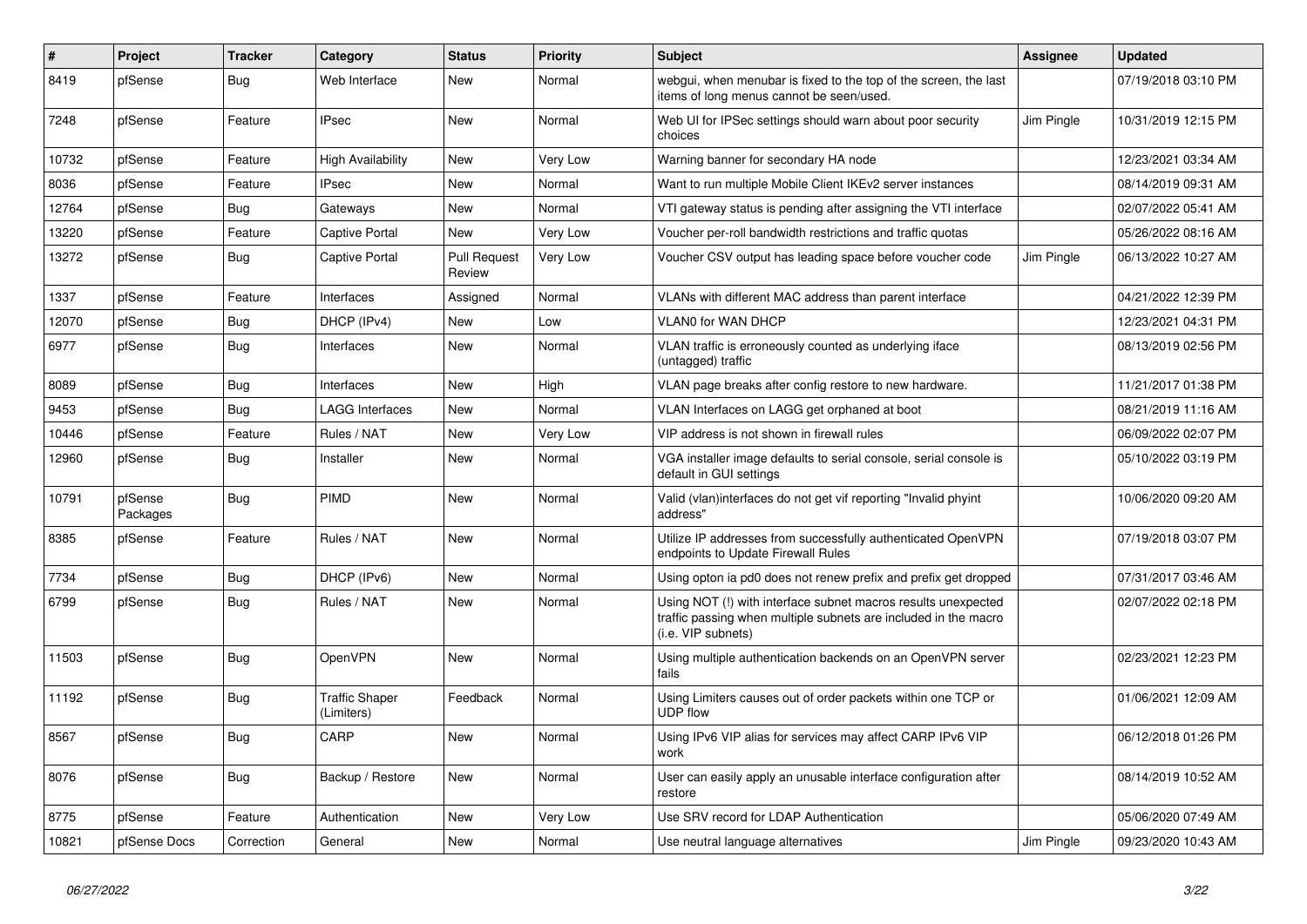| $\#$  | Project             | <b>Tracker</b> | Category                        | <b>Status</b>                 | <b>Priority</b> | <b>Subject</b>                                                                                            | Assignee            | <b>Updated</b>      |
|-------|---------------------|----------------|---------------------------------|-------------------------------|-----------------|-----------------------------------------------------------------------------------------------------------|---------------------|---------------------|
| 5902  | pfSense             | Todo           | Configuration<br><b>Backend</b> | New                           | Normal          | Use a common place for default values                                                                     |                     | 08/13/2019 12:53 PM |
| 12458 | pfSense             | Feature        | Authentication                  | <b>New</b>                    | Normal          | Use "unixHomeDirectory" instead of "homeDirectory" when<br>LDAP authentication server is Active Directory |                     | 10/15/2021 08:18 AM |
| 11375 | pfSense<br>Packages | <b>Bug</b>     | apcupsd                         | <b>New</b>                    | Normal          | UPS Type <blank> for USB APC</blank>                                                                      |                     | 02/26/2021 11:10 AM |
| 12797 | pfSense             | <b>Bug</b>     | UPnP/NAT-PMP                    | New                           | Normal          | UPnP+STUN forms invalid outbound NAT rules using the<br>external address discovered from STUN             |                     | 02/15/2022 01:01 PM |
| 8325  | pfSense             | Bug            | UPnP/NAT-PMP                    | <b>New</b>                    | Normal          | UPnP not available for pppoe-Clients                                                                      |                     | 11/15/2020 10:33 AM |
| 4265  | pfSense             | Feature        | UPnP/NAT-PMP                    | <b>New</b>                    | Normal          | UPNP allow use of alias and schedule                                                                      |                     | 08/20/2019 02:57 PM |
| 6332  | pfSense             | Todo           | Web Interface                   | New                           | Normal          | Upgrade encryption options to cover current range of<br>recommendations                                   |                     | 08/13/2019 02:34 PM |
| 10621 | pfSense             | Feature        | Hardware / Drivers              | Feedback                      | Normal          | Update system.inc/system_identify_specific_platform() update to<br>accommodate AWS, Azure and GCP         |                     | 06/02/2020 03:16 PM |
| 10608 | pfSense<br>Packages | <b>Bug</b>     | Squid                           | Feedback                      | Normal          | Update squid port to 4.11-p2                                                                              |                     | 03/02/2021 04:00 AM |
| 11508 | pfSense             | Todo           | Web Interface                   | <b>Pull Request</b><br>Review | Low             | Update SimplePie to to v1.5.6                                                                             |                     | 02/23/2021 07:23 AM |
| 12260 | pfSense<br>Packages | Bug            | ntop                            | New                           | Normal          | Update popup and version missmatch?                                                                       |                     | 01/08/2022 05:53 AM |
| 11622 | pfSense Docs        | Todo           | <b>IPsec</b>                    | <b>New</b>                    | Normal          | Update pfSense VPC VPN Configuration Wizard docs                                                          |                     | 03/04/2021 09:36 AM |
| 9370  | pfSense Docs        | Correction     | General                         | In Progress                   | Normal          | Update old screenshots                                                                                    | Jim Pingle          | 12/03/2021 09:55 AM |
| 13306 | pfSense<br>Packages | Todo           | Nut                             | New                           | Normal          | Update NUT to version 2.8.0 to match FreeBSD Packages                                                     | Denny Page          | 06/27/2022 10:45 AM |
| 12806 | pfSense<br>Packages | Todo           | node exporter                   | New                           | Normal          | Update node exporter to 1.3.1                                                                             |                     | 02/15/2022 05:26 PM |
| 12354 | pfSense<br>Packages | Todo           | haproxy                         | Feedback                      | High            | Update haproxy-devel to mitigate CVE-2021-40346                                                           | Viktor Gurov        | 05/12/2022 08:50 AM |
| 10739 | pfSense<br>Packages | Feature        | haproxy                         | Feedback                      | Normal          | Update HAproxy-devel package to 2.2 and HAproxy to 2.0                                                    | <b>Viktor Gurov</b> | 10/03/2021 03:53 PM |
| 13229 | pfSense Docs        | Todo           | Captive Portal                  | Feedback                      | Normal          | Update documentation for IPFW to PF transition for Limiters and<br><b>Captive Portal</b>                  | Jim Pingle          | 05/27/2022 03:04 PM |
| 12547 | pfSense             | <b>Bug</b>     | <b>Operating System</b>         | Feedback                      | Normal          | unsheduled system reboot/crash                                                                            | Mateusz Guzik       | 12/01/2021 01:20 PM |
| 7996  | pfSense             | <b>Bug</b>     | Web Interface                   | <b>Pull Request</b><br>Review | Very Low        | Unnecessary link tag in login page                                                                        | Marcos<br>Mendoza   | 06/26/2022 02:47 PM |
| 6029  | pfSense             | <b>Bug</b>     | <b>XML Parser</b>               | New                           | Normal          | Unhelpful error messages in xmlparse*.inc and generally                                                   |                     | 08/13/2019 12:52 PM |
| 9140  | pfSense             | <b>Bug</b>     | Logging                         | <b>New</b>                    | Very Low        | Unexpected rule can be displayed when looking up filter log<br>entry with multiple matching rules         |                     | 08/19/2019 02:56 PM |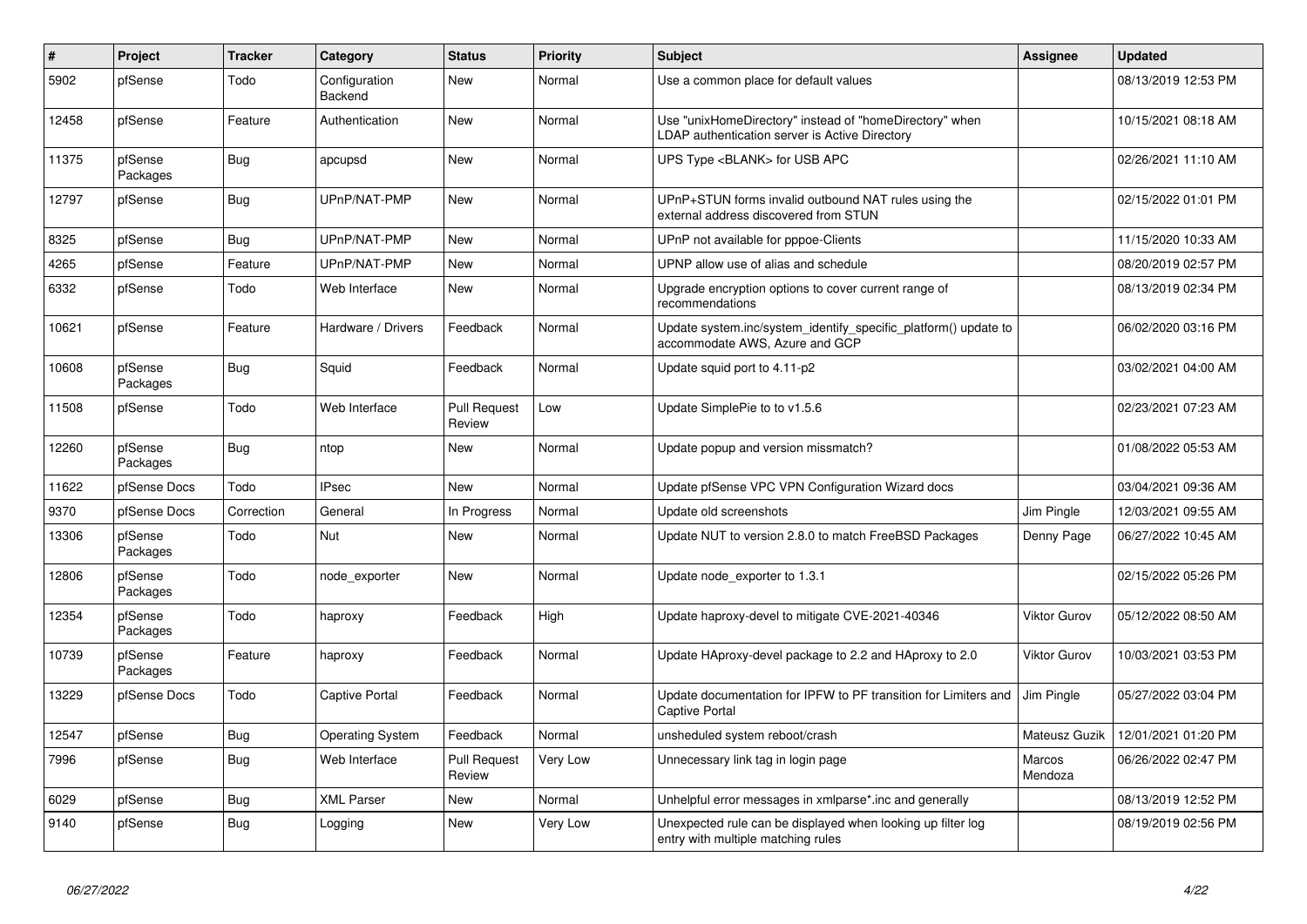| #     | Project             | <b>Tracker</b> | Category                        | <b>Status</b>                 | <b>Priority</b> | <b>Subject</b>                                                                                                                   | <b>Assignee</b> | <b>Updated</b>      |
|-------|---------------------|----------------|---------------------------------|-------------------------------|-----------------|----------------------------------------------------------------------------------------------------------------------------------|-----------------|---------------------|
| 8095  | pfSense             | <b>Bug</b>     | Translations                    | New                           | Normal          | Unescaped simple quotes break JavaScript features when the<br>French translation is enabled                                      |                 | 08/21/2019 09:06 AM |
| 12648 | pfSense             | <b>Bug</b>     | <b>Captive Portal</b>           | New                           | Normal          | Undocumented variables 'listenporthttp' and 'listenporthttps'                                                                    |                 | 12/28/2021 10:44 AM |
| 9436  | pfSense             | Feature        | <b>DNS Resolver</b>             | New                           | Normal          | Unbound: enable dnstap support                                                                                                   |                 | 03/27/2019 07:54 PM |
| 9037  | pfSense             | <b>Bug</b>     | <b>DNS Resolver</b>             | <b>New</b>                    | Normal          | Unbound not logging to syslog after reboot                                                                                       |                 | 10/12/2018 05:09 AM |
| 9999  | pfSense<br>Packages | Bug            | pfBlockerNG                     | New                           | Normal          | unbound fatal error if System Domain in DNSBL and System<br>Domain Local Zone Type is Redirect                                   |                 | 12/25/2019 08:10 AM |
| 7096  | pfSense             | Bug            | <b>DNS Resolver</b>             | Feedback                      | Normal          | Unbound fails to start on boot if specific network devices are<br>configured in the "Network Interfaces"                         |                 | 11/22/2021 08:59 AM |
| 10833 | pfSense             | Bug            | Configuration<br>Backend        | <b>New</b>                    | Normal          | unbound exits on configuration error when link status flaps on<br><b>LAN</b> interface                                           |                 | 08/13/2020 11:53 PM |
| 10342 | pfSense             | Bug            | <b>DNS Resolver</b>             | <b>New</b>                    | Normal          | Unbound domain overrides stop resolving periodically. They only<br>resume after the service has been restarted.                  |                 | 03/13/2020 10:35 AM |
| 10624 | pfSense             | <b>Bug</b>     | <b>DNS Resolver</b>             | <b>New</b>                    | Normal          | Unbound configuration memory leak with python module $+$<br>register DHCP leases active                                          |                 | 02/26/2021 10:27 AM |
| 7152  | pfSense             | <b>Bug</b>     | <b>DNS Resolver</b>             | <b>New</b>                    | Normal          | Unbound / DNS Resolver issue if "Register DHCP static<br>mappings in the DNS Resolver" set before wildcard DNS custom<br>options |                 | 12/18/2021 04:59 PM |
| 11619 | pfSense             | <b>Bug</b>     | Upgrade                         | <b>New</b>                    | Normal          | Unable to upgrade 2.4.4-p3 to 2.5/21.02-p1                                                                                       |                 | 08/15/2021 10:00 AM |
| 8611  | pfSense             | <b>Bug</b>     | Interfaces                      | In Progress                   | Normal          | unable to receive IPv6 RA's on SG-1000, default route lost                                                                       | Luiz Souza      | 02/01/2021 03:31 PM |
| 9568  | pfSense<br>Packages | Bug            | Squid                           | New                           | Normal          | UFSSwapDir::openLog: Failed to open swap log.                                                                                    |                 | 05/29/2019 09:18 PM |
| 10818 | pfSense<br>Packages | Feature        | New Package<br>Request          | <b>New</b>                    | Normal          | <b>UDP Broadcast Relay</b>                                                                                                       |                 | 05/31/2022 02:13 AM |
| 12974 | pfSense Plus        | <b>Bug</b>     | Installer                       | New                           | Normal          | Typing anything into 1100/2100 recovery installer causes<br>process to stop                                                      |                 | 06/05/2022 04:10 PM |
| 13245 | pfSense             | Feature        | Aliases / Tables                | <b>Pull Request</b><br>Review | Normal          | Type column on Alias lists                                                                                                       | Jim Pingle      | 06/06/2022 07:09 AM |
| 4242  | pfSense             | Feature        | Authentication                  | <b>New</b>                    | Normal          | Two Factor or OTP Authentication for Admin Interface                                                                             |                 | 01/04/2022 12:07 PM |
| 9737  | pfSense             | Bug            | <b>Traffic Graphs</b>           | <b>New</b>                    | Normal          | traffic-graphs.js shows incorrect units inside the chart                                                                         |                 | 09/09/2019 06:35 AM |
| 11797 | pfSense<br>Packages | Bug            | <b>Status Traffic Totals</b>    | New                           | Normal          | Traffic Totals lost upon reboot when using a ramdisk for /var and<br>/tmp                                                        | John Cornwell   | 04/10/2021 06:27 PM |
| 6752  | pfSense<br>Packages | Todo           | <b>Status Traffic Totals</b>    | New                           | Low             | Traffic Totals Data Summary Graph                                                                                                | Jared Dillard   | 11/08/2017 08:58 AM |
| 3115  | pfSense             | Feature        | Multi-WAN                       | New                           | Normal          | Traffic shaping for multi WAN                                                                                                    |                 | 12/07/2015 02:20 PM |
| 4345  | pfSense             | <b>Bug</b>     | Operating System                | Confirmed                     | Normal          | Traffic Shaping doesn't work with Xen netfront driver                                                                            |                 | 12/31/2021 05:30 PM |
| 4405  | pfSense             | Feature        | <b>Traffic Shaper</b><br>(ALTQ) | In Progress                   | Normal          | Traffic shaping doesn't work when applied to a bridge interface                                                                  | Luiz Souza      | 02/09/2021 12:05 PM |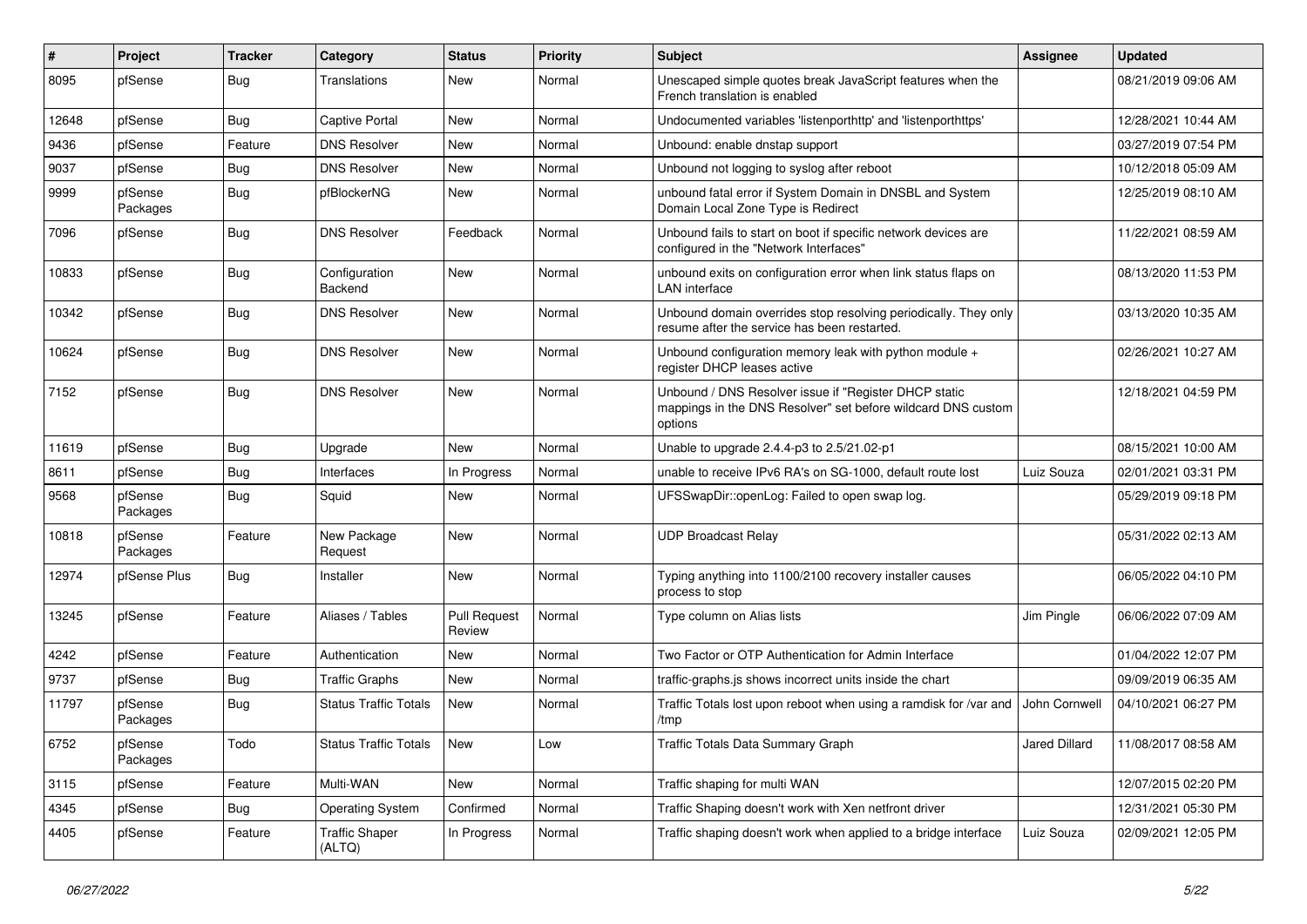| $\vert$ # | <b>Project</b>      | <b>Tracker</b> | Category                        | <b>Status</b> | <b>Priority</b> | <b>Subject</b>                                                                                                     | Assignee             | <b>Updated</b>      |
|-----------|---------------------|----------------|---------------------------------|---------------|-----------------|--------------------------------------------------------------------------------------------------------------------|----------------------|---------------------|
| 12878     | pfSense             | <b>Bug</b>     | <b>Traffic Shaper</b><br>(ALTQ) | Incomplete    | Normal          | Traffic shaping by interface, route queue bandwidth inbound, out<br>by a large factor.                             |                      | 06/06/2022 07:03 AM |
| 1849      | pfSense             | <b>Bug</b>     | <b>Traffic Shaper</b><br>(ALTQ) | New           | Normal          | Traffic shaper - By Queue view needs to show/use friendly<br>inerface names                                        |                      | 01/10/2022 08:10 AM |
| 2315      | pfSense             | Feature        | <b>Traffic Shaper</b><br>(ALTQ) | <b>New</b>    | Normal          | Traffic Shaper - Adaptive Bandwidth Management                                                                     |                      | 02/06/2016 05:07 AM |
| 6023      | pfSense<br>Packages | <b>Bug</b>     | Suricata                        | <b>New</b>    | Low             | Traffic Shaper (pfsense 2.3) Suricata V3.0 Inline Mode<br>Operation                                                | Luiz Souza           | 04/15/2016 05:59 AM |
| 8073      | pfSense             | <b>Bug</b>     | <b>IPsec</b>                    | <b>New</b>    | Normal          | Traffic inexplicably not going through IPSEC despite (in theory)<br>matching SPs                                   |                      | 11/09/2017 02:51 AM |
| 9101      | pfSense             | <b>Bug</b>     | <b>Traffic Graphs</b>           | <b>New</b>    | Normal          | Traffic Graphs/Dashboard Slows Downloads Being Performed<br>by the Same Firefox Browser                            |                      | 08/21/2019 09:18 AM |
| 12401     | pfSense             | <b>Bug</b>     | <b>Traffic Graphs</b>           | <b>New</b>    | Normal          | Traffic graphs with untagged and tagged VLAN on same<br>interface                                                  |                      | 09/23/2021 09:18 PM |
| 4467      | pfSense             | Bug            | <b>Traffic Shaper</b><br>(ALTQ) | <b>New</b>    | Normal          | Traffic Graphs shows wrong throughput when traffic shaping<br>enabled                                              |                      | 02/23/2015 05:31 PM |
| 7400      | pfSense             | <b>Bug</b>     | <b>Traffic Graphs</b>           | Assigned      | Normal          | Traffic Graphs show bad data on 2.3.3 1                                                                            | <b>Jared Dillard</b> | 12/31/2021 05:47 PM |
| 11763     | pfSense<br>Packages | <b>Bug</b>     | Status Monitoring               | New           | Normal          | Traffic graphs refresh issue                                                                                       |                      | 05/03/2021 09:44 AM |
| 11759     | pfSense             | <b>Bug</b>     | Dashboard                       | New           | Normal          | Traffic graphs on dashboard double upload on pppoe links                                                           |                      | 12/30/2021 04:00 AM |
| 9087      | pfSense             | Bug            | <b>Traffic Graphs</b>           | <b>New</b>    | Normal          | Traffic Graph Widget Legend Not Updating                                                                           |                      | 08/14/2019 12:38 PM |
| 10959     | pfSense             | <b>Bug</b>     | <b>Traffic Graphs</b>           | Feedback      | Low             | Traffic graph stopped on interface used via netmap                                                                 |                      | 02/22/2021 02:57 AM |
| 9566      | pfSense             | <b>Bug</b>     | <b>Traffic Graphs</b>           | <b>New</b>    | Normal          | Traffic graph displays traffic incorrectly                                                                         |                      | 11/18/2019 07:54 AM |
| 8157      | pfSense             | <b>Bug</b>     | Dashboard                       | New           | Very Low        | Traffic Graph clutter from time to time                                                                            |                      | 12/03/2017 06:40 AM |
| 7779      | pfSense             | <b>Bug</b>     | OpenVPN                         | <b>New</b>    | Normal          | Traffic crossing a site-to-site OpenVPN tunnel fails to fragment.                                                  |                      | 06/02/2021 08:26 AM |
| 10311     | pfSense             | <b>Bug</b>     | OpenVPN                         | New           | Normal          | Too low net.link.ifqmaxlen causes packet drop under load when<br>using OpenVPN inside bridge interface under load  |                      | 08/10/2021 03:10 AM |
| 13018     | pfSense<br>Packages | <b>Bug</b>     | pfBlockerNG                     | New           | Normal          | TLD and DNSBL Safesearch DOH conflict disables TLD block<br>when conflicting DOH FQDN is deselected or whitelisted |                      | 04/01/2022 05:59 PM |
| 9229      | pfSense<br>Packages | <b>Bug</b>     | Tinc                            | New           | Normal          | Tinc package: no way of specifying multiple critical configuration<br>parameters from web interface                |                      | 08/13/2019 09:25 AM |
| 8909      | pfSense<br>Packages | <b>Bug</b>     | Tinc                            | <b>New</b>    | Normal          | tinc package makes /rc.newwanip looping forever                                                                    |                      | 08/13/2019 09:25 AM |
| 3895      | pfSense             | Feature        | Configuration<br><b>Backend</b> | New           | Normal          | Timeout for "Apply change"                                                                                         |                      | 01/25/2021 08:07 AM |
| 11262     | pfSense             | Feature        | Rules / NAT                     | <b>New</b>    | Normal          | Time Based Rules - selects all days in the current month                                                           |                      | 04/27/2021 12:32 PM |
| 6501      | pfSense             | Todo           | Web Interface                   | New           | Normal          | Tightening up subnet expansion                                                                                     |                      | 08/13/2019 01:23 PM |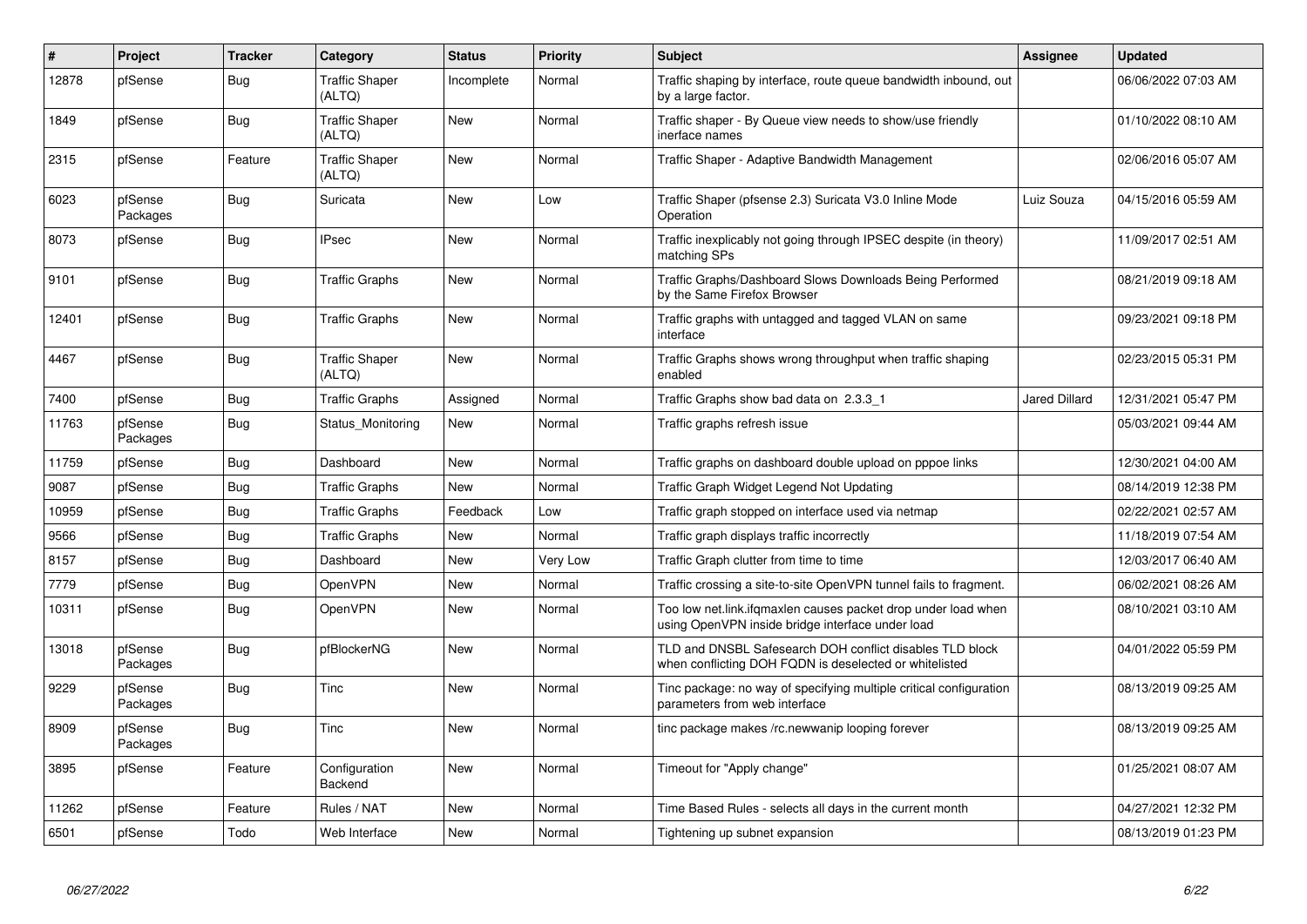| #     | Project             | <b>Tracker</b> | Category                     | <b>Status</b>                 | <b>Priority</b> | Subject                                                                                                                              | <b>Assignee</b> | <b>Updated</b>      |
|-------|---------------------|----------------|------------------------------|-------------------------------|-----------------|--------------------------------------------------------------------------------------------------------------------------------------|-----------------|---------------------|
| 13207 | pfSense<br>Packages | Feature        | pfBlockerNG                  | New                           | Normal          | The feed column on the Alerts page is confusing                                                                                      |                 | 05/24/2022 04:56 AM |
| 7863  | pfSense             | Bug            | User Manager /<br>Privileges | New                           | Normal          | The "WebCfg - All pages" permission inclueds the "User -<br>System: Shell account access" even though that is not a<br>WebCofg page. |                 | 09/16/2017 05:13 AM |
| 5791  | pfSense             | <b>Bug</b>     | Rules / NAT                  | Confirmed                     | Normal          | tftp-proxy functionality is easilly broken by unrelated rules                                                                        |                 | 07/10/2016 12:24 AM |
| 5306  | pfSense             | Bug            | Package System               | New                           | Normal          | textarea fields should have linebreaks sanitized automatically on<br>save                                                            |                 | 03/03/2017 04:15 AM |
| 11379 | pfSense             | Feature        | Captive Portal               | New                           | Normal          | <b>Template Roll Printer</b>                                                                                                         |                 | 02/07/2021 05:26 AM |
| 9138  | pfSense<br>Packages | Bug            | Telegraf                     | New                           | Normal          | telegraf: add section for custom config lines                                                                                        |                 | 02/18/2019 03:36 PM |
| 9139  | pfSense<br>Packages | Bug            | Telegraf                     | New                           | Normal          | telegraf: add ping for default gateway(s)                                                                                            |                 | 05/21/2020 04:23 PM |
| 12462 | pfSense<br>Packages | Feature        | Telegraf                     | <b>Pull Request</b><br>Review | Normal-package  | Telegraf: Add "devfs" to ignore fs                                                                                                   | Offstage Roller | 10/18/2021 09:03 AM |
| 12655 | pfSense<br>Packages | <b>Bug</b>     | Telegraf                     | <b>New</b>                    | Normal          | telegraf, wireguard plugin failing                                                                                                   |                 | 12/30/2021 05:51 PM |
| 9337  | pfSense<br>Packages | Bug            | Telegraf                     | New                           | Normal          | Telegraf ping input fails                                                                                                            |                 | 02/18/2019 10:40 AM |
| 10487 | pfSense<br>Packages | Bug            | Telegraf                     | New                           | Normal          | Telegraf package not sending logs to influxdb server                                                                                 |                 | 05/03/2020 07:09 PM |
| 9046  | pfSense<br>Packages | Feature        | Telegraf                     | New                           | High            | telegraf feature request                                                                                                             |                 | 02/18/2019 03:38 PM |
| 8230  | pfSense<br>Packages | Feature        | Telegraf                     | New                           | Normal          | telegraf automatic input plugins configuration for enabled<br>pfsense package                                                        |                 | 02/18/2019 05:23 PM |
| 1656  | pfSense             | Feature        | Diagnostics                  | <b>New</b>                    | Normal          | Teach pfctl to kill states by port number                                                                                            |                 | 08/21/2019 09:55 AM |
| 10237 | pfSense             | Feature        | Upgrade                      | <b>New</b>                    | Normal          | Take ZFS snapshot on Upgrade                                                                                                         |                 | 04/07/2020 03:58 PM |
| 10310 | pfSense             | Bug            | Upgrade                      | New                           | Normal          | Systems with low RAM and several packages may temporarily<br>fail to load large tables after an upgrade                              |                 | 03/03/2020 07:55 AM |
| 10325 | pfSense             | <b>Bug</b>     | <b>Notifications</b>         | New                           | Normal          | System/Advanced/Notifications/E-Mail - SMTP Notification<br>E-Mail auth password Unexpected Bahaviour                                |                 | 10/30/2020 08:17 AM |
| 8820  | pfSense             | Bug            | Rules / NAT                  | New                           | Low             | System/Advanced/Misc - "Do not kill connections when schedule<br>expires" UN-checked still leaves existing connections open.         |                 | 07/28/2020 10:59 AM |
| 9732  | pfSense             | Feature        | DHCP (IPv4)                  | New                           | Normal          | System UTC time offset in DHCP Option 2                                                                                              |                 | 09/06/2019 08:39 PM |
| 12747 | pfSense             | <b>Bug</b>     | Logging                      | New                           | Normal          | System log is filled by sshguard                                                                                                     |                 | 05/03/2022 03:08 AM |
| 11429 | pfSense             | Bug            | Web Interface                | New                           | Normal          | System Log / Settings form activates "Reset Log Files" button on<br>enter                                                            |                 | 10/28/2021 01:35 PM |
| 10143 | pfSense             | i Bug          | <b>DNS Resolver</b>          | New                           | Normal          | System hostname DNS entry is assigned to the wrong IP on<br>multi-wan setups                                                         |                 | 12/31/2019 02:33 PM |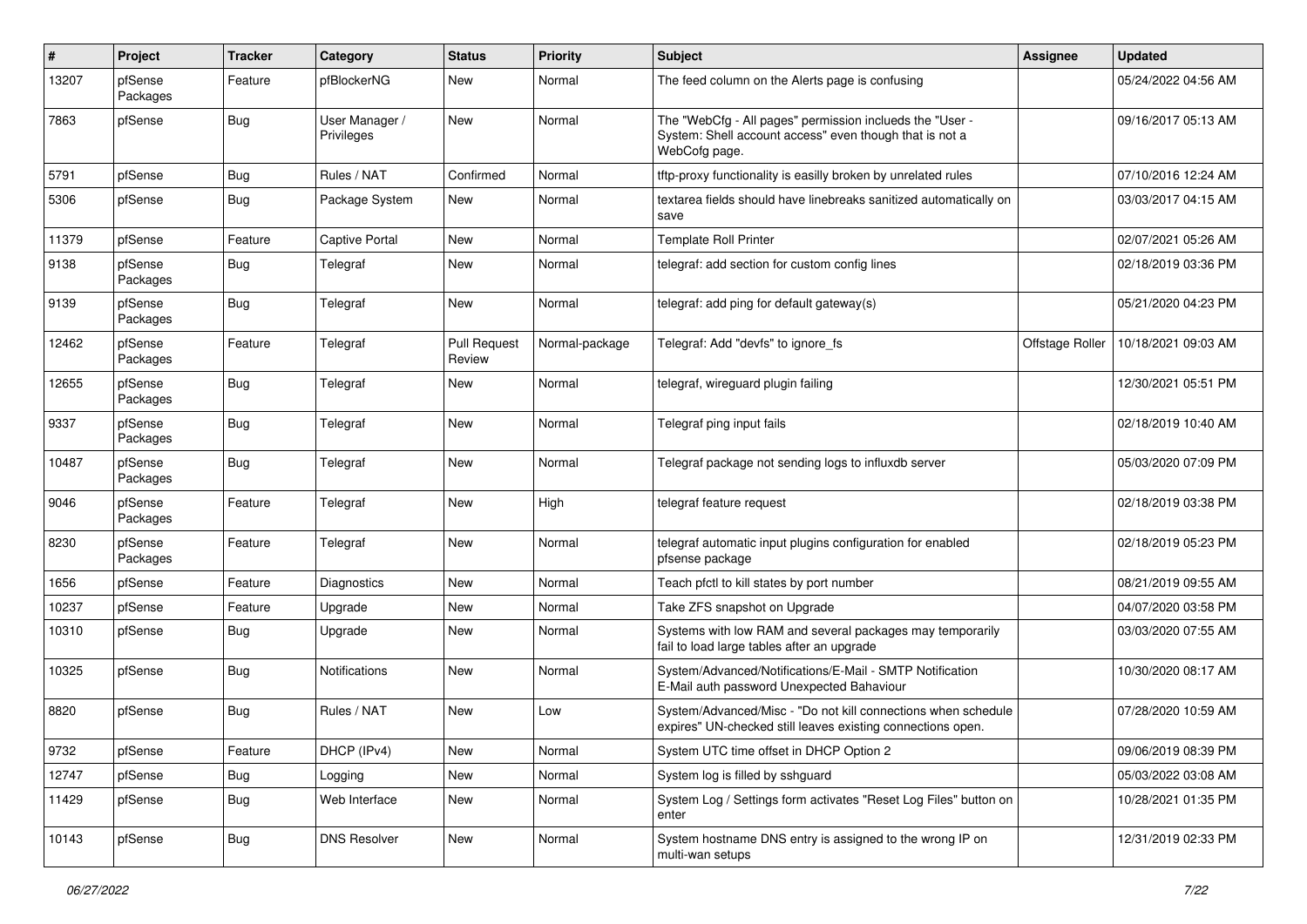| $\#$  | <b>Project</b>      | <b>Tracker</b> | Category                                               | <b>Status</b>                 | Priority  | <b>Subject</b>                                                                      | <b>Assignee</b> | <b>Updated</b>      |
|-------|---------------------|----------------|--------------------------------------------------------|-------------------------------|-----------|-------------------------------------------------------------------------------------|-----------------|---------------------|
| 8335  | pfSense             | <b>Bug</b>     | <b>LAGG Interfaces</b>                                 | <b>New</b>                    | Normal    | System hang with LACP downlink to UniFi switch                                      |                 | 08/21/2019 11:18 AM |
| 11473 | pfSense             | <b>Bug</b>     | Web Interface                                          | <b>New</b>                    | Normal    | System Activity shows invalid data on SG-3100                                       |                 | 02/19/2021 08:12 PM |
| 10393 | pfSense<br>Packages | Bug            | syslog-ng                                              | Feedback                      | Normal    | Syslog-ng TLS support is broken                                                     |                 | 04/21/2022 12:40 PM |
| 8229  | pfSense<br>Packages | Bug            | syslog-ng                                              | <b>New</b>                    | Normal    | syslog-ng stops parsing logs after logrotate run                                    |                 | 01/26/2018 12:00 PM |
| 8295  | pfSense<br>Packages | Bug            | syslog-ng                                              | <b>New</b>                    | Normal    | syslog-ng logrotates tls files                                                      |                 | 02/14/2018 06:12 AM |
| 8705  | pfSense<br>Packages | Bug            | syslog-ng                                              | New                           | Normal    | Syslog-NG error in latest snapshot                                                  |                 | 07/27/2018 10:17 AM |
| 8180  | pfSense<br>Packages | Bug            | syslog-ng                                              | <b>New</b>                    | Normal    | syslog-ng default log file                                                          |                 | 01/16/2018 12:53 PM |
| 12502 | pfSense<br>Packages | Feature        | syslog-ng                                              | <b>New</b>                    | Normal    | Syslog-ng Configuration Library (scl) missing                                       |                 | 11/02/2021 06:06 PM |
| 12114 | pfSense<br>Packages | <b>Bug</b>     | syslog-ng                                              | Feedback                      | Normal    | syslog-ng only binds to the last specified interface                                |                 | 04/21/2022 12:40 PM |
| 12464 | pfSense             | Bug            | Logging                                                | <b>Pull Request</b><br>Review | Normal    | Syslog Auth messages are sent as Emergency Level                                    |                 | 05/17/2022 02:20 PM |
| 2593  | pfSense             | Feature        | <b>XMLRPC</b>                                          | <b>New</b>                    | Normal    | sync NTPD, SNMP config between HA members                                           |                 | 01/14/2015 09:04 AM |
| 8243  | pfSense             | Feature        | <b>XMLRPC</b>                                          | <b>New</b>                    | Normal    | Sync dashboard settings over xmlrpc                                                 |                 | 08/21/2019 10:42 AM |
| 6386  | pfSense             | Bug            | <b>IPv6 Router</b><br><b>Advertisements</b><br>(RADVD) | <b>New</b>                    | Low       | Switching Router Advertisements to disabled should broadcast<br>IP Removal messages |                 | 05/22/2016 10:44 PM |
| 11301 | pfSense<br>Packages | Feature        | <b>FRR</b>                                             | Feedback                      | Normal    | Switch FRR to use default rc file as a service control base                         | Jim Pingle      | 01/28/2021 09:35 AM |
| 8985  | pfSense<br>Packages | Feature        | Suricata                                               | <b>New</b>                    | Normal    | Suricata: allow configuration for external/internal additional<br>storage           |                 | 11/13/2019 10:07 AM |
| 9934  | pfSense<br>Packages | Bug            | Suricata                                               | <b>New</b>                    | Normal    | suricata update kills WAN interface                                                 |                 | 02/20/2020 09:17 AM |
| 11780 | pfSense<br>Packages | Bug            | Suricata                                               | <b>New</b>                    | Very High | Suricata package fails to prune suricata.log                                        |                 | 08/06/2021 07:18 AM |
| 10292 | pfSense<br>Packages | <b>Bug</b>     | Suricata                                               | <b>New</b>                    | Normal    | Suricata not respecting SID Mgmt list                                               |                 | 02/27/2020 01:02 PM |
| 12956 | pfSense<br>Packages | Bug            | Suricata                                               | Confirmed                     | Normal    | suricata fails to use pcre in SID management (e.g. dropsid.conf)                    |                 | 04/05/2022 12:52 PM |
| 12899 | pfSense<br>Packages | Bug            | Suricata                                               | <b>New</b>                    | Normal    | Suricata doesn't honor Pass List                                                    |                 | 03/04/2022 01:22 PM |
| 7388  | pfSense<br>Packages | Bug            | Suricata                                               | <b>New</b>                    | High      | Suricata does not property recognize MTU for PPPOE interfaces                       |                 | 03/15/2017 05:17 AM |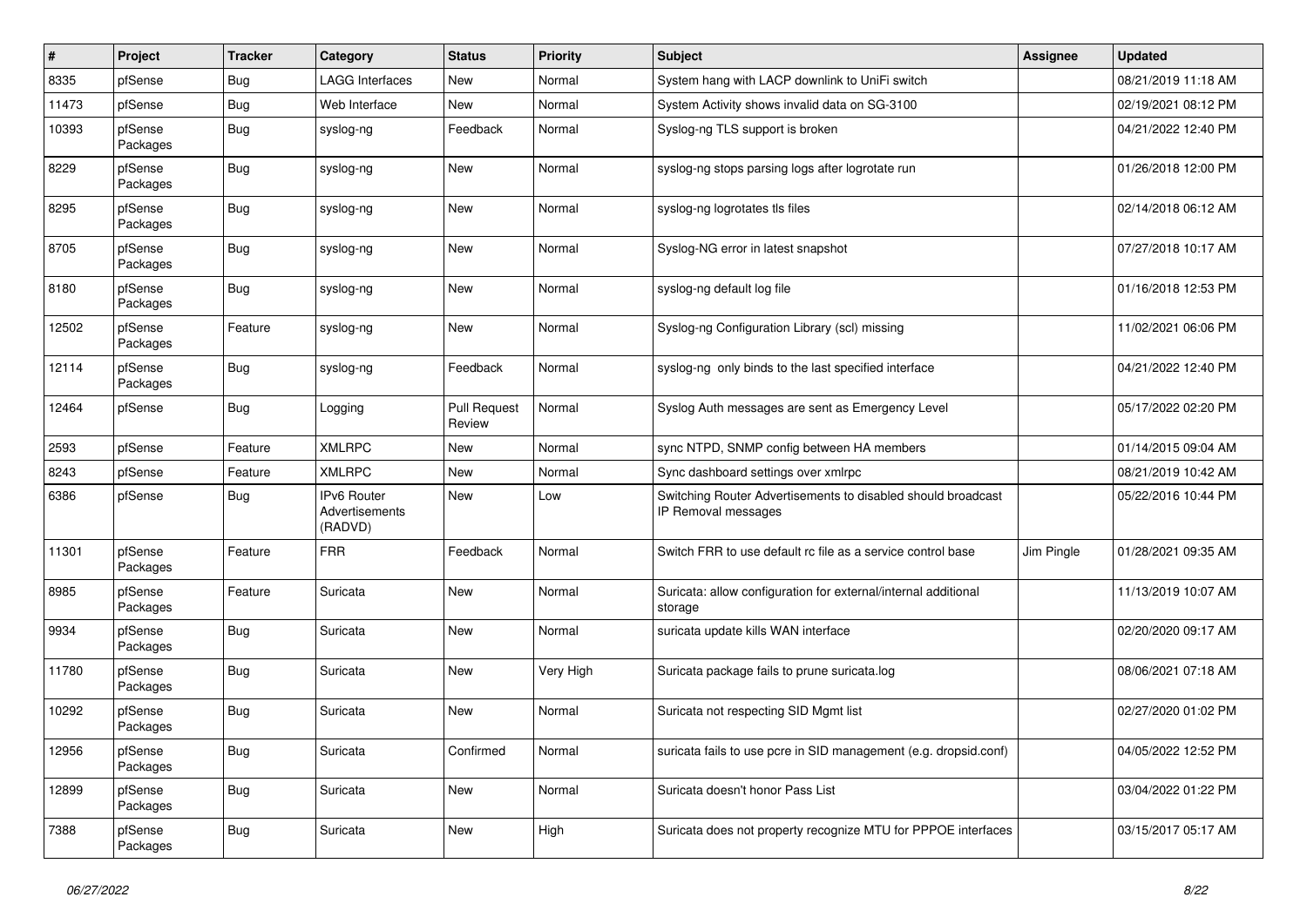| #     | Project             | <b>Tracker</b> | Category                | <b>Status</b>                 | <b>Priority</b> | Subject                                                                          | <b>Assignee</b> | <b>Updated</b>      |
|-------|---------------------|----------------|-------------------------|-------------------------------|-----------------|----------------------------------------------------------------------------------|-----------------|---------------------|
| 12322 | pfSense<br>Packages | <b>Bug</b>     | Suricata                | Feedback                      | Normal          | Suricata creates invalid HOME NET entries                                        | Viktor Gurov    | 09/10/2021 11:42 AM |
| 12748 | pfSense<br>Packages | Feature        | Suricata                | New                           | Normal          | Suricata blocked page timestamp breakout to it's own sortable<br>column          |                 | 02/01/2022 12:06 PM |
| 4928  | pfSense<br>Packages | Feature        | squidguard              | <b>New</b>                    | Normal          | Surftool - New Package to turn squidguard groups(/acls) on or<br>off             |                 | 08/13/2019 09:57 AM |
| 6083  | pfSense<br>Packages | Bug            | Squid                   | New                           | Normal          | Suqid Realtime Monitor / Squid Cache Table not diplaying<br>correctly            |                 | 12/06/2016 07:25 AM |
| 10904 | pfSense             | Feature        | <b>DHCP Relay</b>       | <b>Pull Request</b><br>Review | Normal          | Support vti interfaces in dhcrelay                                               | Luiz Souza      | 10/12/2020 07:35 AM |
| 6574  | pfSense             | Feature        | Hardware / Drivers      | New                           | Normal          | Support USB RNDIS network interfaces                                             |                 | 08/20/2019 08:46 AM |
| 6569  | pfSense             | Feature        | <b>NTPD</b>             | New                           | Normal          | Support Rockwell ZODIAC binary protocol (Jupiter receiver) for<br>high precision | Jim Pingle      | 07/18/2016 11:45 AM |
| 8199  | pfSense<br>Packages | Feature        | <b>BIND</b>             | New                           | Normal          | Support reordering and/or sort alphabetically across BIND<br>package             |                 | 12/12/2017 02:05 AM |
| 2410  | pfSense             | Feature        | <b>DNS Forwarder</b>    | <b>New</b>                    | Normal          | Support name based aliasing via CNAMEs or some other<br>mechanism.               |                 | 12/11/2012 09:56 PM |
| 4796  | pfSense             | Feature        | Routing                 | <b>New</b>                    | Normal          | Support Multiple FIBs in pfSense                                                 | Luiz Souza      | 09/22/2017 12:12 AM |
| 6555  | pfSense<br>Packages | Feature        | New Package<br>Request  | New                           | Normal          | Support IEEE 1588                                                                |                 | 08/13/2019 01:40 PM |
| 1937  | pfSense             | Feature        | Rules / NAT             | <b>New</b>                    | Normal          | Support for rule groupings                                                       |                 | 08/20/2019 12:42 PM |
| 4632  | pfSense             | Feature        | <b>Operating System</b> | New                           | Normal          | Support for Multipath TCP (MPTCP)                                                | Jim Thompson    | 03/01/2022 05:39 AM |
| 7783  | pfSense             | Feature        | <b>Operating System</b> | New                           | Normal          | Support for hosting VMs on pfSense using bhyve                                   |                 | 03/25/2022 11:53 AM |
| 13297 | pfSense             | Feature        | Routing                 | <b>New</b>                    | Normal          | Support for Gateway Groups as Static Route destinations                          |                 | 06/24/2022 07:41 AM |
| 9599  | pfSense<br>Packages | Feature        | haproxy                 | New                           | Normal          | Support for "peers" in HAproxy                                                   |                 | 06/25/2019 01:47 AM |
| 9536  | pfSense             | Feature        | DHCP (IPv6)             | New                           | Normal          | Support dynamic prefix in DHCPv6 Server                                          |                 | 05/25/2022 04:27 AM |
| 2357  | pfSense             | Feature        | Interfaces              | New                           | Low             | Support Dual Stack Lite                                                          |                 | 05/13/2014 09:39 PM |
| 7442  | pfSense             | Feature        | Diagnostics             | New                           | Low             | Suggestions for Diagnostics / ARP Table and Diagnostics / NDP<br>Table           |                 | 08/21/2019 09:27 AM |
| 8168  | pfSense             | Feature        | <b>IPsec</b>            | New                           | Normal          | strongswan dhcp option                                                           |                 | 12/19/2017 04:14 AM |
| 12264 | pfSense<br>Packages | Bug            | Squid                   | Feedback                      | Low             | Stray <table> line in squid_monitor.php</table>                                  | Viktor Gurov    | 12/23/2021 10:53 AM |
| 9335  | pfSense<br>Packages | <b>Bug</b>     | haproxy                 | Feedback                      | Normal          | Stored XSS in HAProxy / haproxy listeners edit.php                               | Jim Pingle      | 02/18/2019 09:35 AM |
| 10726 | pfSense             | <b>Bug</b>     | Rules / NAT             | New                           | Normal          | Sticky-connections option is bugged - sticky-address cannot be<br>redefined      |                 | 11/12/2020 10:12 AM |
| 2234  | pfSense             | <b>Bug</b>     | Web Interface           | Confirmed                     | Low             | Status: Traffic Graph - only shows interface's subnet                            |                 | 01/15/2022 08:33 PM |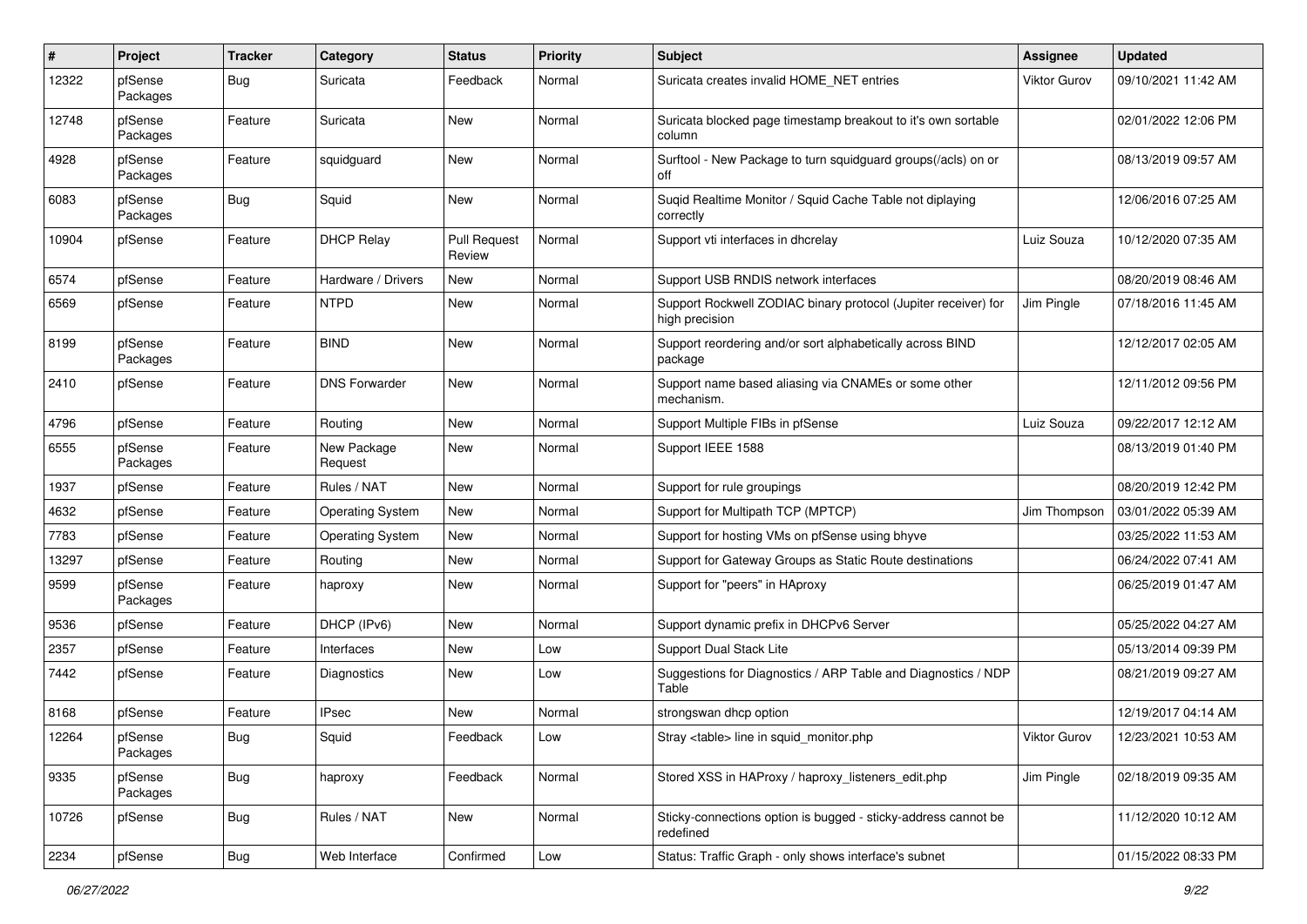| $\pmb{\#}$ | Project             | <b>Tracker</b> | Category                                        | <b>Status</b> | <b>Priority</b> | <b>Subject</b>                                                                                                                | Assignee             | <b>Updated</b>      |
|------------|---------------------|----------------|-------------------------------------------------|---------------|-----------------|-------------------------------------------------------------------------------------------------------------------------------|----------------------|---------------------|
| 7267       | pfSense<br>Packages | Bug            | <b>Status Traffic Totals</b>                    | <b>New</b>    | Normal          | Status Traffic Totals - Stacked Bar - Scale not high enough                                                                   | <b>Jared Dillard</b> | 11/18/2020 07:38 AM |
| 10429      | pfSense<br>Packages | Bug            | <b>Status Traffic Totals</b>                    | New           | Normal          | Status Traffic Total broken 2.4.5                                                                                             | <b>Jared Dillard</b> | 02/27/2021 07:55 PM |
| 4451       | pfSense             | <b>Bug</b>     | DHCP (IPv4)                                     | New           | Low             | Status DHCP Leases shows double entries for static entries<br>without IP address                                              | <b>Phillip Davis</b> | 05/21/2022 04:55 PM |
| 6816       | pfSense             | Feature        | <b>IPv6 Router</b><br>Advertisements<br>(RADVD) | <b>New</b>    | Normal          | Status and/or Diagnostics page for radvd                                                                                      |                      | 08/13/2019 02:35 PM |
| 8130       | pfSense             | Bug            | <b>Traffic Graphs</b>                           | <b>New</b>    | Normal          | Status - Monitoring - Area chart displays traffic data differently<br>than Line or Bar charts                                 |                      | 11/26/2017 01:40 PM |
| 1813       | pfSense             | Bug            | Rules / NAT                                     | Confirmed     | Normal          | Static routes on WAN interfaces overridden by route-to for<br>firewall-initiated traffic                                      |                      | 11/09/2016 02:06 PM |
| 8066       | pfSense             | Bug            | Routing                                         | <b>New</b>    | Normal          | Static routes not applied when they go out a interface using carp                                                             |                      | 11/08/2017 02:04 AM |
| 11296      | pfSense             | <b>Bug</b>     | Routing                                         | <b>New</b>    | Normal          | Static route targets may still reachable via default route when the Viktor Gurov<br>gateway they should route through is down |                      | 05/10/2022 03:12 PM |
| 3796       | pfSense             | <b>Bug</b>     | Diagnostics                                     | Confirmed     | Normal          | States summary fails and is very slow with large state tables                                                                 |                      | 12/11/2021 08:03 PM |
| 6220       | pfSense             | Bug            | <b>Operating System</b>                         | Confirmed     | Normal          | state mismatch with host-initiated traffic matching binat to IP not<br>locally assigned                                       | Luiz Souza           | 06/08/2016 09:23 AM |
| 10513      | pfSense             | Bug            | Rules / NAT                                     | <b>New</b>    | Normal          | State issues with policy routing and HA failover                                                                              |                      | 04/21/2022 12:39 PM |
| 10572      | pfSense<br>Packages | Bug            | Squid                                           | Feedback      | Normal          | STARTTLS option is ignored                                                                                                    | <b>Viktor Gurov</b>  | 04/22/2022 02:20 AM |
| 8313       | pfSense             | Bug            | <b>Notifications</b>                            | <b>New</b>    | Normal          | STARTTLS auto detection not working                                                                                           |                      | 04/21/2022 12:39 PM |
| 5074       | pfSense             | Feature        | Upgrade                                         | <b>New</b>    | Normal          | Standard release notes URLs to facilitate GUI viewing before<br>upgrade                                                       |                      | 04/21/2022 12:39 PM |
| 10358      | pfSense<br>Packages | Feature        | <b>FRR</b>                                      | <b>New</b>    | Very Low        | <b>Stage FRR Configuration Changes</b>                                                                                        |                      | 03/19/2020 06:48 AM |
| 9288       | pfSense             | Feature        | Authentication                                  | <b>New</b>    | Normal          | SSHGuard add pfSense signature in standard                                                                                    |                      | 08/14/2019 01:19 PM |
| 11786      | pfSense             | Bug            | Services                                        | New           | Normal          | SSH incomplete setup and startup fail while recovering XML<br>backup in a fresh install of pfSense 2.5.0                      |                      | 04/17/2021 01:36 PM |
| 12491      | pfSense<br>Packages | Feature        | squidguard                                      | <b>New</b>    | Normal          | squidguard: allow multiple regex                                                                                              |                      | 10/28/2021 03:30 PM |
| 8827       | pfSense<br>Packages | Bug            | squidguard                                      | <b>New</b>    | Normal          | Squidguard: ACL redirect modes 'redirect' and 'err page' send<br>unresolvable URLs to the client.                             | <b>Viktor Gurov</b>  | 12/21/2021 05:49 AM |
| 5751       | pfSense<br>Packages | Bug            | squidguard                                      | New           | Normal          | SquidGuard target categories not saved when long "Domain<br>List" is provided                                                 |                      | 01/10/2016 08:55 AM |
| 11434      | pfSense<br>Packages | Bug            | squidguard                                      | Feedback      | Normal          | SquidGuard over 1.16.18 11                                                                                                    |                      | 04/21/2022 12:40 PM |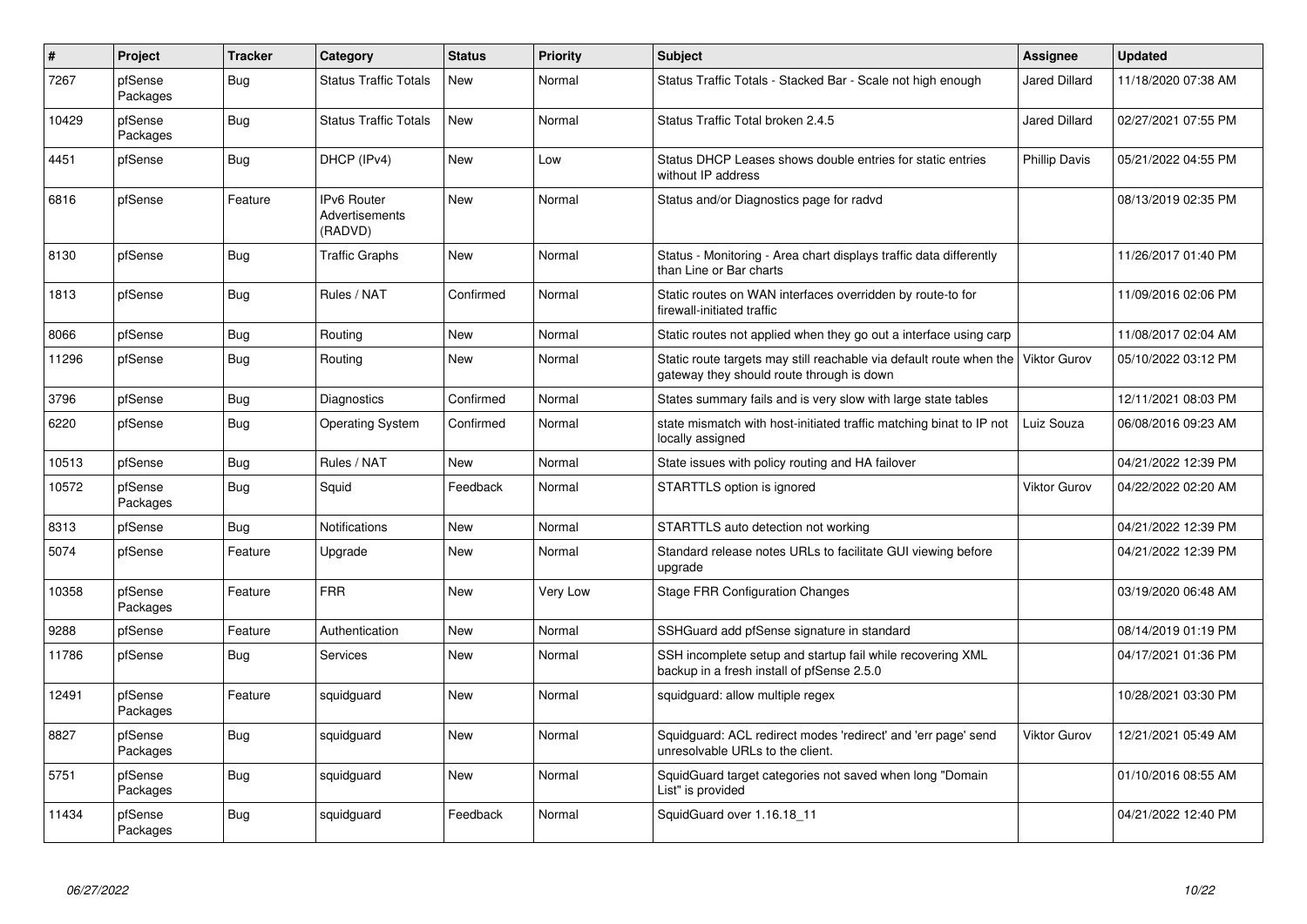| $\#$  | Project             | <b>Tracker</b> | Category               | <b>Status</b> | <b>Priority</b> | <b>Subject</b>                                                                                     | <b>Assignee</b>     | <b>Updated</b>      |
|-------|---------------------|----------------|------------------------|---------------|-----------------|----------------------------------------------------------------------------------------------------|---------------------|---------------------|
| 10865 | pfSense<br>Packages | Feature        | squidguard             | New           | Normal          | squidGuard lacks options to send traffic action logs to syslog<br>server                           |                     | 09/05/2020 01:21 AM |
| 10994 | pfSense<br>Packages | Bug            | squidguard             | New           | Low             | SquidGuard Blacklists Restore Default button does not work                                         |                     | 10/20/2020 12:26 PM |
| 11784 | pfSense<br>Packages | Feature        | squidguard             | New           | Normal          | squidguard auto update blacklist option                                                            |                     | 04/06/2021 01:53 AM |
| 11738 | pfSense<br>Packages | Regression     | squidguard             | Feedback      | Normal          | SquidGuard 1.16.18_17 Not Filtering Blacklist No-Transparent<br>Mode                               | <b>Viktor Gurov</b> | 12/21/2021 05:48 AM |
| 9286  | pfSense<br>Packages | <b>Bug</b>     | squidguard             | New           | Normal          | squidGuard - Unable to change IP for sgerror.php URL in<br>configuration                           |                     | 11/13/2019 10:07 AM |
| 9025  | pfSense<br>Packages | Bug            | squidguard             | New           | Normal          | SquidGard + Target categories                                                                      |                     | 10/08/2018 01:00 AM |
| 5646  | pfSense<br>Packages | Feature        | Squid                  | New           | Normal          | Squid3 package Authentication Method: Kerberos/AD                                                  |                     | 02/18/2019 05:34 PM |
| 10450 | pfSense<br>Packages | <b>Bug</b>     | Squid                  | Feedback      | Normal          | Squid reverse proxy switching peers                                                                | <b>Viktor Gurov</b> | 04/22/2022 02:21 AM |
| 9762  | pfSense<br>Packages | Feature        | Squid                  | Feedback      | Normal          | Squid Reverse Proxy Change redir domain(s) to use regex                                            |                     | 04/21/2022 12:40 PM |
| 7797  | pfSense<br>Packages | <b>Bug</b>     | Squid                  | Feedback      | Normal          | Squid Reverse Proxy alternating between destinations                                               |                     | 04/21/2022 12:40 PM |
| 11200 | pfSense<br>Packages | Feature        | Squid                  | New           | Normal          | Squid reverse proxy + multiple ssl certificates                                                    |                     | 12/31/2020 03:50 AM |
| 9774  | pfSense<br>Packages | Feature        | Squid                  | New           | Normal          | Squid logs / remote logs                                                                           |                     | 04/17/2020 06:18 AM |
| 12732 | pfSense<br>Packages | <b>Bug</b>     | squidguard             | New           | High            | Squid https filtering squidguard acl target list - erratic behaviour                               |                     | 01/26/2022 09:11 AM |
| 10541 | pfSense<br>Packages | Feature        | Squid                  | Feedback      | Normal          | Squid failover and load balancing                                                                  | <b>Viktor Gurov</b> | 01/14/2021 07:34 AM |
| 12717 | pfSense<br>Packages | Todo           | Squid                  | <b>New</b>    | Normal          | Squid 5.x Branch                                                                                   |                     | 01/25/2022 06:24 PM |
| 11335 | pfSense             | Bug            | Interfaces             | New           | Normal          | Spoofing the MAC on a LAGG interface does not work for some<br>NIC types.                          |                     | 01/29/2021 09:10 AM |
| 7683  | pfSense<br>Packages | Feature        | New Package<br>Request | New           | Low             | Splunk Universal Forwarder Package                                                                 |                     | 08/19/2019 02:54 PM |
| 7648  | pfSense             | <b>Bug</b>     | CARP                   | New           | Very Low        | SPAN ports on an interface renders CARP HA inoperative                                             |                     | 06/14/2017 09:19 PM |
| 7260  | pfSense             | Feature        | Rules / NAT            | New           | Normal          | Source OS / p0f Database Missing Modern Operating Systems                                          |                     | 04/18/2020 02:25 AM |
| 10277 | pfSense             | <b>Bug</b>     | Web Interface          | New           | Normal          | Sorting the log entries does not use year value                                                    |                     | 02/24/2020 07:46 AM |
| 7172  | pfSense             | <b>Bug</b>     | DHCP (IPv4)            | New           | Normal          | Sorting by hostname in Services > DHCP Server > LAN should<br>be "natural" (alphanumeric friendly) |                     | 08/20/2019 03:47 PM |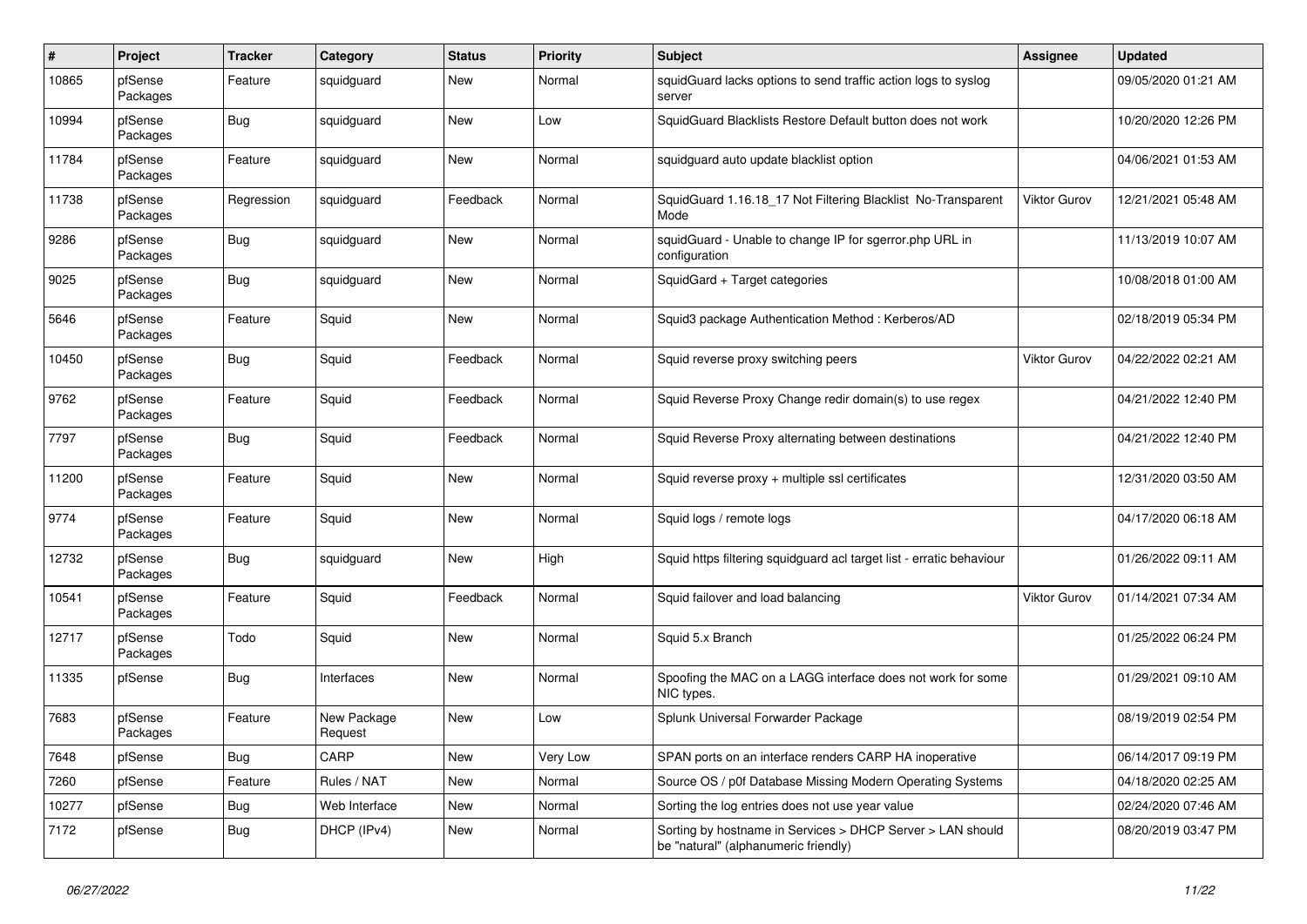| $\sharp$ | Project             | <b>Tracker</b> | Category               | <b>Status</b>                 | Priority | <b>Subject</b>                                                                                                                          | Assignee            | <b>Updated</b>      |
|----------|---------------------|----------------|------------------------|-------------------------------|----------|-----------------------------------------------------------------------------------------------------------------------------------------|---------------------|---------------------|
| 9707     | pfSense<br>Packages | Bug            | pfBlockerNG            | New                           | Normal   | Some networks already existing in deny Feeds are not stopped<br>even if existing in custom deny list                                    |                     | 08/28/2019 10:03 AM |
| 4500     | pfSense             | <b>Bug</b>     | UPnP/NAT-PMP           | Confirmed                     | Normal   | Some miniupnp port mappings are not displayed in the Status<br>page                                                                     |                     | 04/25/2022 12:49 PM |
| 9167     | pfSense             | <b>Bug</b>     | Rules / NAT            | New                           | Normal   | Some Important ICMPv6 Traffic Not Allowed by Default Rules                                                                              |                     | 08/14/2019 01:00 PM |
| 10436    | pfSense<br>Packages | <b>Bug</b>     | softflowd              | New                           | Normal   | softflowd no longer sends flow data after upgrade ( $v0.9.9$ 1 -><br>v1.0.0                                                             |                     | 06/07/2022 12:25 AM |
| 12845    | pfSense<br>Packages | <b>Bug</b>     | softflowd              | <b>New</b>                    | Normal   | softflowd wrong vlan tag                                                                                                                |                     | 02/21/2022 10:40 AM |
| 12683    | pfSense<br>Packages | <b>Bug</b>     | Snort                  | Feedback                      | Normal   | snort get vpns list() does not include OpenVPN CSO                                                                                      | <b>Viktor Gurov</b> | 02/15/2022 10:47 AM |
| 13095    | pfSense<br>Packages | Bug            | Snort                  | Feedback                      | Normal   | Snort VRT change in Shared Object Rules path name results in<br>failure to extract and update Snort Shared Object Rules when<br>enabled | <b>Bill Meeks</b>   | 04/25/2022 12:22 PM |
| 12979    | pfSense<br>Packages | <b>Bug</b>     | Snort                  | <b>Pull Request</b><br>Review | High     | Snort Rules Update Process Using Deprecated FreeBSD<br><b>Subdirectory Name</b>                                                         | <b>Bill Meeks</b>   | 03/24/2022 09:02 AM |
| 9895     | pfSense<br>Packages | Bug            | Snort                  | New                           | Normal   | snort reinstallation failed                                                                                                             |                     | 06/23/2021 08:01 AM |
| 6988     | pfSense<br>Packages | <b>Bug</b>     | Snort                  | New                           | High     | SNORT Package PHP memory error                                                                                                          |                     | 06/28/2018 10:00 PM |
| 7414     | pfSense<br>Packages | Feature        | Snort                  | New                           | Normal   | snort needs automated refresh on ip change                                                                                              |                     | 08/20/2019 08:55 AM |
| 7535     | pfSense<br>Packages | Feature        | Snort                  | New                           | Normal   | Snort messages filling System / General. Should have its own<br>log.                                                                    |                     | 02/18/2019 05:29 PM |
| 10606    | pfSense<br>Packages | Bug            | Snort                  | <b>New</b>                    | Normal   | Snort Inline stopped working after upgrade to FreeBSD 12.1<br>(network traffic blocked after heavy load randomly)                       |                     | 05/28/2020 10:06 AM |
| 9289     | pfSense<br>Packages | Feature        | Snort                  | New                           | Normal   | Snort enable react                                                                                                                      |                     | 03/16/2019 09:04 PM |
| 6831     | pfSense<br>Packages | Feature        | Snort                  | New                           | Normal   | Snort does not support aliases containing FQDN                                                                                          |                     | 07/11/2020 12:51 PM |
| 11579    | pfSense<br>Packages | Feature        | Snort                  | New                           | Normal   | Snort alerts or blocks trigger notifications                                                                                            |                     | 03/01/2021 03:26 AM |
| 10989    | pfSense<br>Packages | <b>Bug</b>     | Snort                  | <b>New</b>                    | Low      | Snort alert page has hidden characters in IPv6 address                                                                                  |                     | 10/17/2020 04:06 PM |
| 11479    | pfSense<br>Packages | <b>Bug</b>     | snmptt                 | New                           | Normal   | snmptt 1.4.2 does not work in daemon mode                                                                                               |                     | 02/20/2021 04:37 PM |
| 5922     | pfSense             | Feature        | <b>SNMP</b>            | New                           | Normal   | SNMP - enable SNMP v3 functionality                                                                                                     | <b>Viktor Gurov</b> | 03/02/2022 02:40 PM |
| 11411    | pfSense<br>Packages | Feature        | New Package<br>Request | New                           | Normal   | Smokeping as a default latency measurement tool                                                                                         |                     | 02/12/2021 09:29 PM |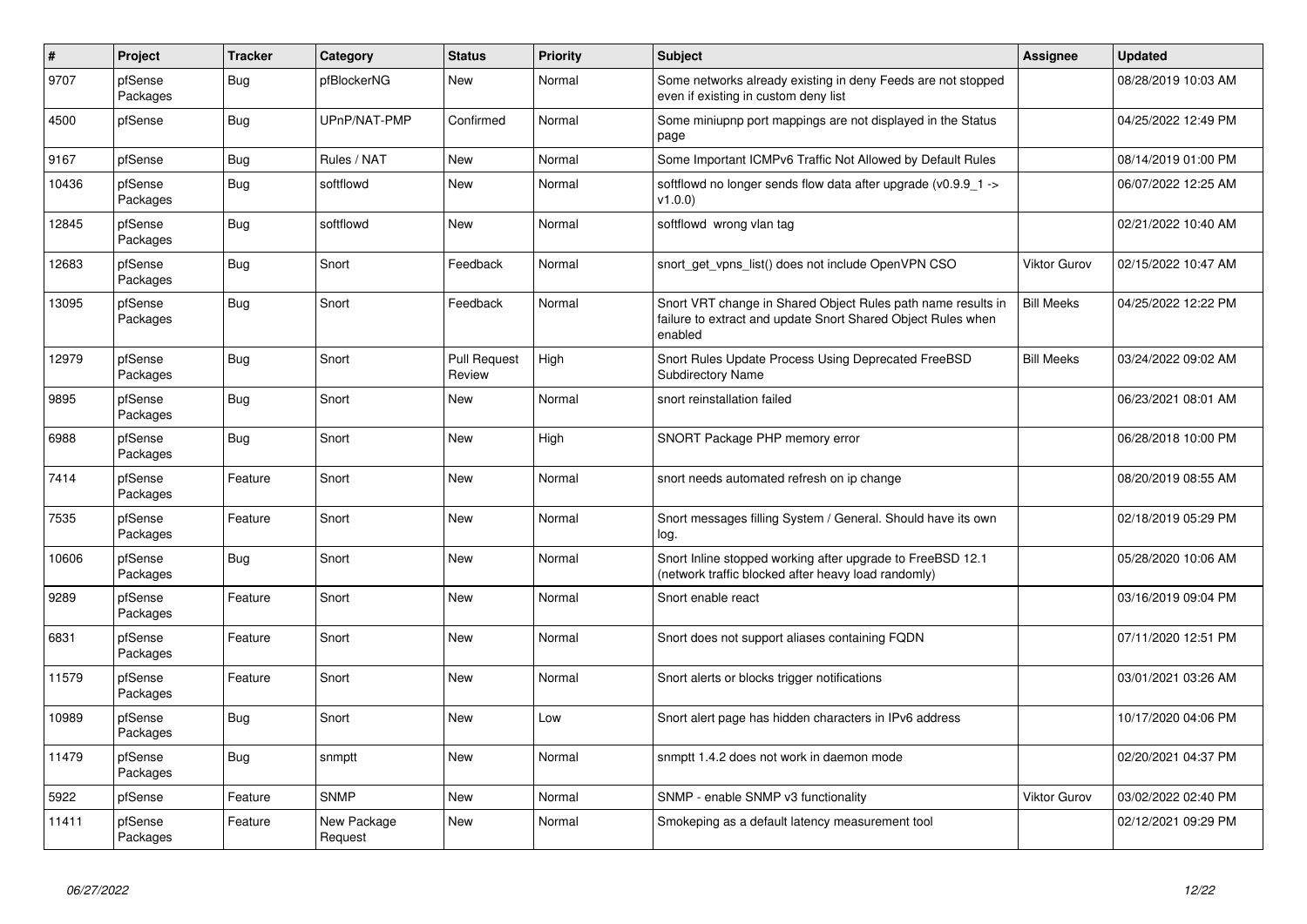| $\pmb{\#}$ | Project             | <b>Tracker</b> | Category                 | <b>Status</b>                 | <b>Priority</b> | <b>Subject</b>                                                                                          | <b>Assignee</b> | <b>Updated</b>      |
|------------|---------------------|----------------|--------------------------|-------------------------------|-----------------|---------------------------------------------------------------------------------------------------------|-----------------|---------------------|
| 12369      | pfSense<br>Packages | Feature        | Mail report              | New                           | Low             | Skip If No Content issue                                                                                |                 | 09/14/2021 06:40 AM |
| 8349       | pfSense             | Feature        | <b>Traffic Graphs</b>    | New                           | Normal          | Show the actual numerical information (upload/download<br>speeds) in the traffic graph dashboard widget | Jared Dillard   | 02/28/2018 09:42 AM |
| 9852       | pfSense<br>Packages | Feature        | Suricata                 | Feedback                      | Normal          | show File-Store directory listing                                                                       | Viktor Gurov    | 08/20/2021 07:52 AM |
| 12789      | pfSense<br>Packages | Feature        | <b>ACME</b>              | New                           | Very Low        | Show expiration date of certificates in the ACME package list                                           |                 | 02/14/2022 09:20 AM |
| 9574       | pfSense             | Feature        | Package System           | New                           | Normal          | Show changelog at package upgrade                                                                       |                 | 06/02/2019 04:35 AM |
| 7398       | pfSense             | Feature        | <b>Traffic Graphs</b>    | Assigned                      | Normal          | Show average value of bandwidth in/out on Dashboard trafic<br>graph                                     | Jared Dillard   | 08/21/2019 08:56 AM |
| 2049       | pfSense             | Feature        | Rules / NAT              | New                           | Normal          | Show Auto Generated Rules and Use them to turn features<br>on/off when applicable                       |                 | 08/20/2019 03:37 PM |
| 4292       | pfSense             | Feature        | <b>RRD Graphs</b>        | <b>New</b>                    | Normal          | Show 95th Percentile for IPv6 Traffic in RRD Graphs                                                     |                 | 01/25/2015 02:24 PM |
| 6500       | pfSense             | Feature        | Package System           | New                           | Normal          | Should be a way to determine which packages are available<br>without having to update/install           |                 | 06/17/2016 05:34 PM |
| 1219       | pfSense             | Feature        | Developer Tools          | New                           | Low             | Ship DTRACE enabled kernels in the images                                                               |                 | 07/26/2017 03:14 AM |
| 10584      | pfSense             | <b>Bug</b>     | Hardware / Drivers       | <b>New</b>                    | Normal          | SG-3100 with M.2: shutdown instead of reboot                                                            |                 | 07/21/2020 03:08 AM |
| 13206      | pfSense Plus        | Bug            | Hardware / Drivers       | New                           | Normal          | SG-3100 LED GPIO hangs                                                                                  |                 | 06/11/2022 07:01 PM |
| 11871      | pfSense Docs        | Correction     | Products                 | New                           | Normal          | SG-2100 must be manually power cycled after installation                                                |                 | 10/07/2021 02:19 PM |
| 3087       | pfSense             | Feature        | Web Interface            | <b>New</b>                    | Normal          | Setup Wizard does not include IPv6 options for interfaces                                               |                 | 07/10/2013 06:19 PM |
| 5080       | pfSense             | Feature        | DHCP (IPv4)              | <b>New</b>                    | Normal          | Settings tab under Services>DHCP Server                                                                 |                 | 08/13/2019 12:53 PM |
| 4428       | pfSense             | <b>Bug</b>     | Interfaces               | Confirmed                     | Normal          | Setting media option on em(4) leads to infinite link cycling                                            |                 | 07/06/2016 12:45 AM |
| 13255      | pfSense<br>Packages | Todo           | OpenVPN Client<br>Export | New                           | Normal          | Set PKCS#12 algorithm when exporting OpenVPN ZIP or<br>Windows bundles                                  | Jim Pingle      | 06/08/2022 10:37 AM |
| 12811      | pfSense             | <b>Bug</b>     | Gateway Monitoring       | <b>New</b>                    | Normal          | Services are not restarted when PPP interfaces connect                                                  | Jim Pingle      | 05/31/2022 05:34 PM |
| 11490      | pfSense<br>Packages | <b>Bug</b>     | Service Watchdog         | New                           | Very Low        | Service Watchdog - Impacts Reboots and Package Updates                                                  |                 | 02/22/2021 12:07 PM |
| 10802      | pfSense             | Feature        | DHCP (IPv4)              | <b>New</b>                    | Very Low        | Seperator for DHCP Static Mapped leases                                                                 |                 | 07/31/2020 10:30 AM |
| 9680       | pfSense             | Feature        | <b>DHCP Relay</b>        | New                           | Normal          | Seperate DHCP Server and relay per interface                                                            |                 | 02/27/2020 10:47 AM |
| 13292      | pfSense<br>Packages | Feature        | <b>ACME</b>              | New                           | Normal          | Separator                                                                                               |                 | 06/21/2022 12:06 PM |
| 11324      | pfSense             | Feature        | Logging                  | New                           | Normal          | Separate syslog "Remote log servers" Parameters                                                         |                 | 01/27/2021 10:47 AM |
| 9700       | pfSense<br>Packages | Feature        | Squid                    | Feedback                      | Normal          | Secure Squid HTTPS Proxy                                                                                |                 | 01/25/2022 06:39 PM |
| 13258      | pfSense             | <b>Bug</b>     | Console Menu             | <b>Pull Request</b><br>Review | Low             | secret menu option 100                                                                                  | Jim Pingle      | 06/12/2022 01:44 PM |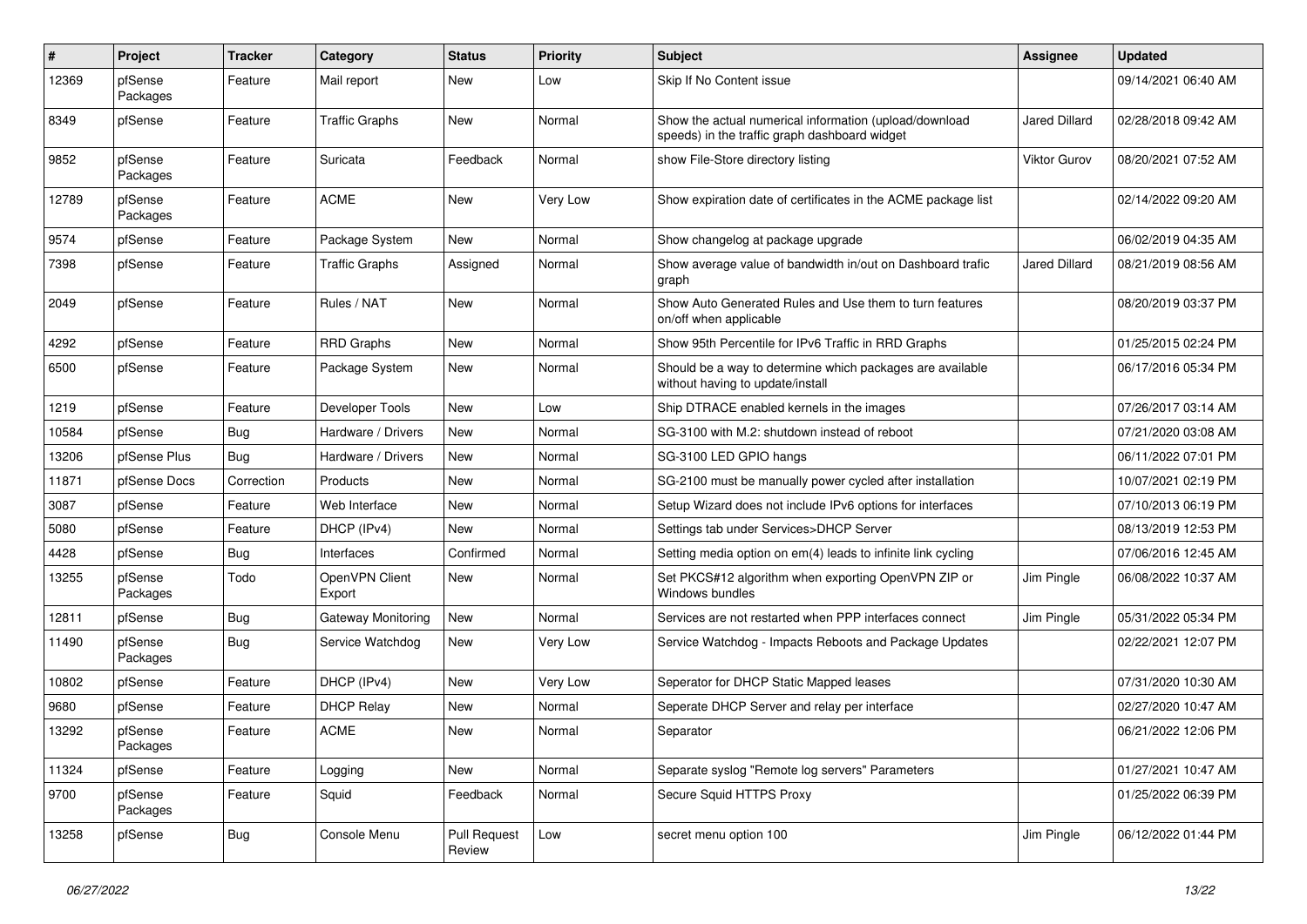| $\#$  | Project             | <b>Tracker</b> | Category                     | <b>Status</b> | Priority | <b>Subject</b>                                                                            | Assignee             | <b>Updated</b>      |
|-------|---------------------|----------------|------------------------------|---------------|----------|-------------------------------------------------------------------------------------------|----------------------|---------------------|
| 11746 | pfSense<br>Packages | Bug            | FreeRADIUS                   | Feedback      | Normal   | Second LDAP server configuration misses the ipaNThash<br>control attribute                | <b>Viktor Gurov</b>  | 07/14/2021 01:44 PM |
| 9717  | pfSense             | Feature        | Web Interface                | New           | Low      | Search box for pfsense?                                                                   |                      | 07/05/2020 02:14 PM |
| 13179 | pfSense<br>Packages | Feature        | pfBlockerNG                  | New           | High     | Search based on CIDR                                                                      |                      | 05/17/2022 09:45 AM |
| 8929  | pfSense             | Feature        | Web Interface                | New           | Normal   | Scroll bar css dark theme                                                                 |                      | 08/14/2019 12:16 PM |
| 3424  | pfSense<br>Packages | Feature        | New Package<br>Request       | New           | Normal   | <b>SCEP</b> server                                                                        |                      | 08/13/2019 10:02 AM |
| 7385  | pfSense             | Todo           | Web Interface                | <b>New</b>    | Normal   | Sanitize PHP includes                                                                     |                      | 08/13/2019 03:22 PM |
| 11920 | pfSense Plus        | Feature        | Authentication               | <b>New</b>    | Normal   | SAML Authentication for pfSense (VPN and webConfigurator)                                 |                      | 05/14/2021 12:56 AM |
| 11248 | pfSense<br>Packages | Feature        | squidguard                   | Feedback      | Normal   | SafeSearch update                                                                         | <b>Viktor Gurov</b>  | 01/28/2021 10:01 AM |
| 11155 | pfSense<br>Packages | Feature        | pfBlockerNG                  | Feedback      | Normal   | SafeSearch AAAA                                                                           | <b>Viktor Gurov</b>  | 02/05/2021 04:54 AM |
| 5367  | pfSense             | <b>Bug</b>     | Web Interface                | New           | Normal   | Safari repeatedly tries to reload dashboard                                               | <b>Jared Dillard</b> | 08/22/2016 11:08 AM |
| 13249 | pfSense             | Bug            | Console Menu                 | New           | Normal   | Running playback comands multiple times results in PHP error                              |                      | 06/06/2022 07:02 AM |
| 12963 | pfSense<br>Packages | Feature        | Nmap                         | Feedback      | Normal   | Run nmap scans in the background                                                          | Jim Pingle           | 06/06/2022 06:55 PM |
| 9887  | pfSense             | Bug            | Rules / NAT                  | New           | Low      | Rule separator positions change when deleting multiple rules                              |                      | 05/10/2022 03:11 PM |
| 12643 | pfSense<br>Packages | Regression     | Suricata                     | Feedback      | Normal   | Rule categories are cleared after clicking the save button on the<br>Global Settings page |                      | 12/30/2021 03:44 AM |
| 2138  | pfSense             | <b>Bug</b>     | <b>RRD Graphs</b>            | New           | Normal   | RRD Wireless graph broken in BSS mode                                                     |                      | 02/06/2016 04:59 AM |
| 12865 | pfSense<br>Packages | Todo           | <b>RRD Summary</b>           | Feedback      | Normal   | <b>RRD Summary improvements</b>                                                           | <b>Viktor Gurov</b>  | 03/04/2022 12:20 PM |
| 12338 | pfSense<br>Packages | Bug            | <b>RRD Summary</b>           | New           | Normal   | RRD Summary does not report data on 3100                                                  |                      | 04/15/2022 02:54 PM |
| 2024  | pfSense             | Feature        | Package System               | <b>New</b>    | Normal   | RRD Graphs for packages                                                                   |                      | 08/13/2019 12:24 PM |
| 5849  | pfSense             | <b>Bug</b>     | CARP                         | New           | Normal   | Routing fail on CARP IPsec                                                                |                      | 12/18/2021 04:41 PM |
| 11823 | pfSense<br>Packages | Feature        | <b>FRR</b>                   | New           | Normal   | Route handling enhancements                                                               |                      | 04/19/2021 06:23 PM |
| 12653 | pfSense<br>Packages | Regression     | <b>FRR</b>                   | Feedback      | Normal   | RIP related startup error                                                                 | <b>Viktor Gurov</b>  | 12/30/2021 08:37 AM |
| 9253  | pfSense             | Feature        | User Manager /<br>Privileges | New           | Normal   | RFE: True View-Only WebCFG options                                                        |                      | 08/21/2019 09:21 AM |
| 12091 | pfSense             | Feature        | Authentication               | New           | Normal   | RFE: Add support for sssd authentication                                                  |                      | 12/10/2021 04:55 PM |
| 13091 | pfSense             | Feature        | <b>OpenVPN</b>               | New           | Normal   | RFE: Ability to specify the order of OpenVPN Authentication<br>servers                    |                      | 04/22/2022 04:30 PM |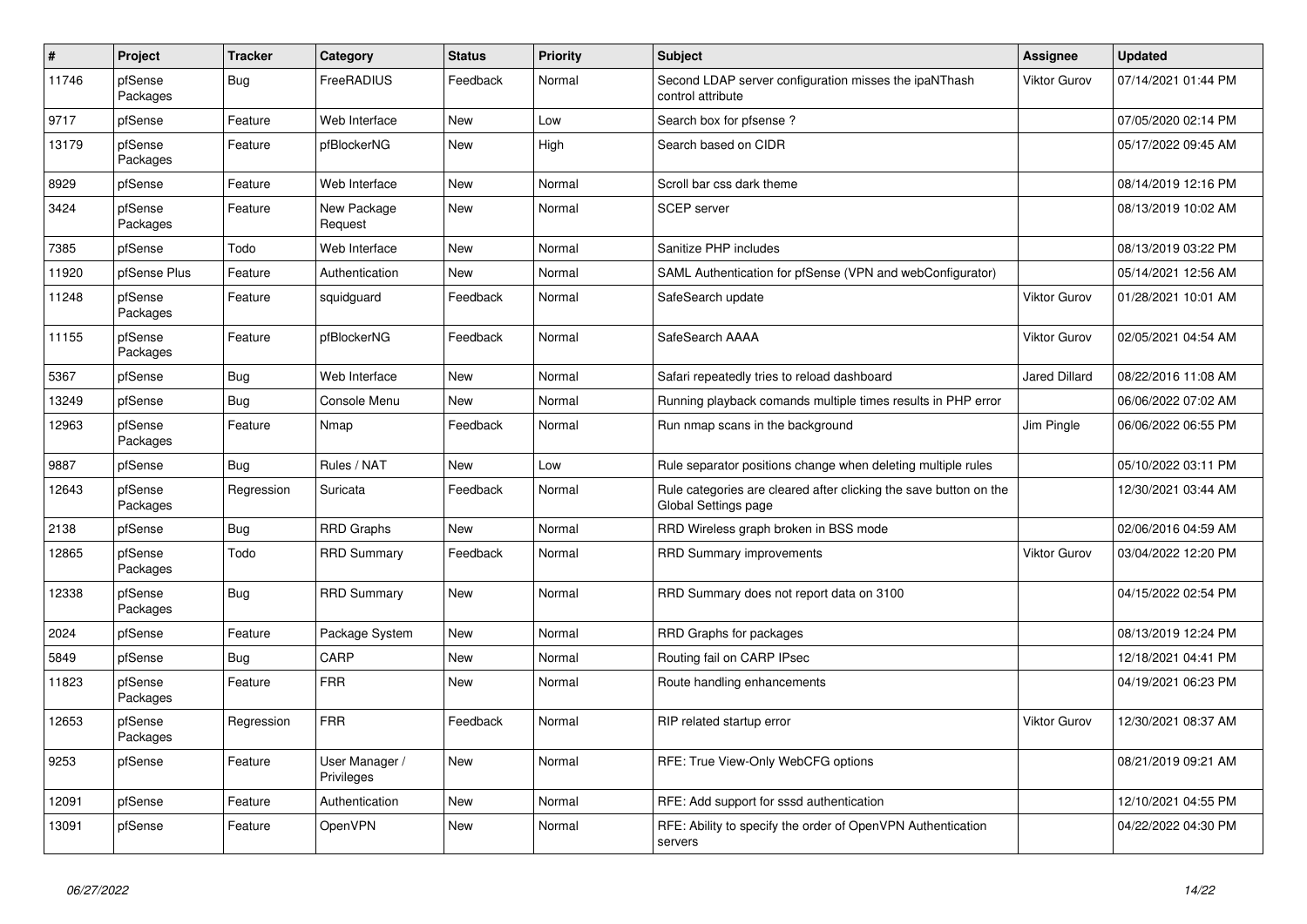| $\sharp$ | Project             | <b>Tracker</b> | Category                        | <b>Status</b> | <b>Priority</b> | Subject                                                                                                | <b>Assignee</b>      | <b>Updated</b>      |
|----------|---------------------|----------------|---------------------------------|---------------|-----------------|--------------------------------------------------------------------------------------------------------|----------------------|---------------------|
| 9575     | pfSense             | Feature        | DHCP (IPv6)                     | New           | Very Low        | RFC 7078 - Distributing Address Selection Policy Using<br>DHCP <sub>v6</sub>                           |                      | 08/14/2019 02:39 PM |
| 6544     | pfSense             | Feature        | DHCP (IPv4)                     | New           | Very Low        | RFC 3046 DHCP Option 82 support (and RFC 3315/4649/4580<br>for IPv6)                                   |                      | 07/13/2020 02:14 AM |
| 8274     | pfSense             | Feature        | <b>Traffic Graphs</b>           | <b>New</b>    | Normal          | Reverse Inverse Traffic Graph View                                                                     | <b>Jared Dillard</b> | 08/14/2019 10:31 AM |
| 385      | pfSense             | Feature        | Captive Portal                  | New           | Normal          | Reverse captive portal                                                                                 |                      | 08/13/2019 12:23 PM |
| 9348     | pfSense<br>Packages | Bug            | <b>ACME</b>                     | <b>New</b>    | Normal          | Results of Acme certificate issuance/renewal are not properly<br>formatted                             |                      | 02/22/2019 12:08 PM |
| 1738     | pfSense             | <b>Bug</b>     | Backup / Restore                | <b>New</b>    | Very Low        | Restore fails when username in backup is not matching                                                  |                      | 12/11/2021 07:51 PM |
| 7964     | pfSense             | <b>Bug</b>     | Multi-WAN                       | <b>New</b>    | Normal          | Restart openvpn on gateway switching                                                                   |                      | 08/19/2019 12:35 PM |
| 6361     | pfSense             | <b>Bug</b>     | Web Interface                   | New           | Low             | Responsive Mobile Menu issue                                                                           |                      | 05/16/2016 12:09 PM |
| 1307     | pfSense             | Feature        | Web Interface                   | New           | Normal          | Request: Option To Resolve Addresses in State Table Summary                                            |                      | 02/06/2016 04:58 AM |
| 10401    | pfSense             | Feature        | Dashboard                       | New           | Normal          | Request: ability to sort/separate stopped/running Service(s) on<br>Dashboard -> Services Status widget |                      | 03/31/2020 04:48 PM |
| 10347    | pfSense<br>Packages | Feature        | OpenVPN Client<br>Export        | New           | Normal          | Request to add pull-filter                                                                             |                      | 07/29/2020 08:11 AM |
| 9130     | pfSense             | Feature        | DHCP (IPv4)                     | <b>New</b>    | Normal          | Request ID [#INC-16195]: DHCP - PXE Boot                                                               |                      | 09/10/2020 01:39 PM |
| 10188    | pfSense<br>Packages | Bug            | pfBlockerNG                     | New           | Normal          | Reputation tab is not working                                                                          |                      | 01/24/2020 10:06 AM |
| 2676     | pfSense             | Feature        | Rules / NAT                     | <b>New</b>    | Normal          | Reply-to option in firewall rule                                                                       |                      | 05/05/2017 03:15 PM |
| 5813     | pfSense             | Feature        | <b>Traffic Shaper</b><br>(ALTQ) | <b>New</b>    | Normal          | Replacement of layer7 filter                                                                           |                      | 02/18/2017 05:08 PM |
| 11856    | pfSense             | Feature        | Diagnostics                     | New           | Normal          | Replace/add Alias or DNS names for known LAN addresses in<br>the State table                           |                      | 04/27/2021 08:01 AM |
| 10312    | pfSense             | Feature        | Rules / NAT                     | New           | Low             | Reordering of NAT rules without dragging                                                               |                      | 03/03/2020 07:28 AM |
| 10651    | pfSense             | Feature        | OpenVPN                         | <b>New</b>    | Normal          | Remove/replace deprecated OpenVPN options                                                              |                      | 06/10/2020 11:32 AM |
| 10995    | pfSense             | Feature        | <b>Operating System</b>         | New           | Low             | Remove VMware MSI-X from the PCI blacklist.                                                            |                      | 10/20/2020 11:40 AM |
| 13196    | pfSense<br>Packages | Feature        | pfBlockerNG                     | New           | Normal          | remove NoVirusThanks feed                                                                              |                      | 05/23/2022 06:05 AM |
| 12351    | pfSense<br>Packages | Todo           | pfBlockerNG                     | Feedback      | Normal          | Remove non-functional feeds                                                                            | Viktor Gurov         | 02/04/2022 02:29 PM |
| 13194    | pfSense<br>Packages | Bug            | pfBlockerNG                     | New           | Normal          | Remove dead Malc0de feed                                                                               |                      | 05/23/2022 05:16 AM |
| 2099     | pfSense             | Todo           | CARP                            | New           | Normal          | Remove "queue" from CARP traffic                                                                       |                      | 01/19/2012 10:59 AM |
| 2276     | pfSense             | Feature        | Certificates                    | New           | Normal          | Remote CRL fetch support                                                                               |                      | 02/06/2016 04:14 AM |
| 12679    | pfSense             | Feature        | Interfaces                      | New           | Normal          | Remind user to update DHCPv6 range when changing interface<br>IPv6 prefix                              |                      | 01/12/2022 07:36 AM |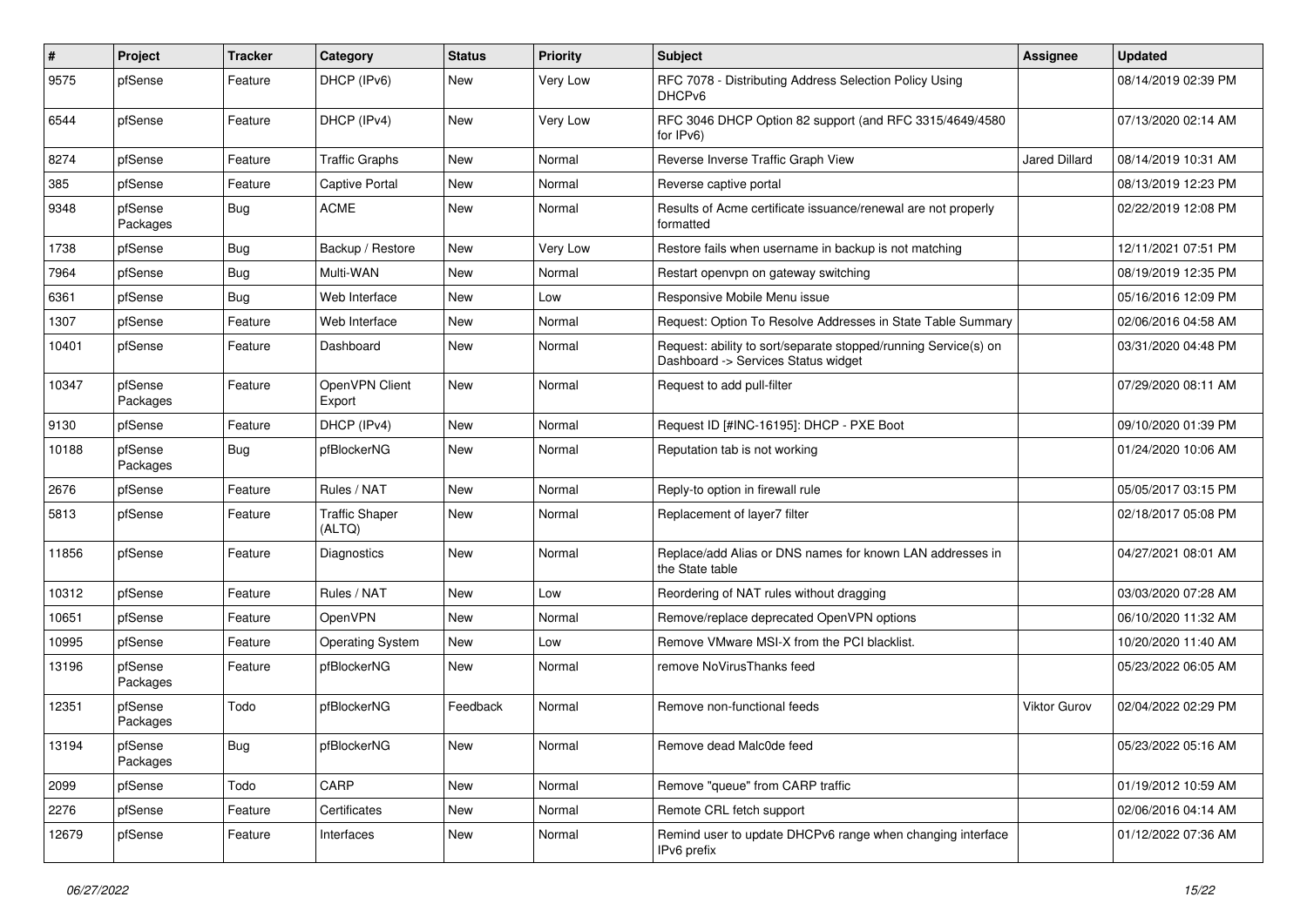| $\vert$ # | Project             | <b>Tracker</b> | Category                                        | <b>Status</b> | Priority  | Subject                                                                                                  | <b>Assignee</b>    | <b>Updated</b>      |
|-----------|---------------------|----------------|-------------------------------------------------|---------------|-----------|----------------------------------------------------------------------------------------------------------|--------------------|---------------------|
| 6554      | pfSense             | Feature        | <b>NTPD</b>                                     | New           | Normal    | Reintroduce NTP mode7 for IEEE 1588 PTPd interop                                                         |                    | 08/13/2019 01:40 PM |
| 6283      | pfSense             | Feature        | DHCP (IPv6)                                     | <b>New</b>    | Normal    | Register DHCPv6 leases with DNS resolver                                                                 |                    | 08/21/2019 10:48 AM |
| 13252     | pfSense             | Bug            | Upgrade                                         | New           | Normal    | reduce frequency of php-fpm socket connection attempts from<br>check reload status                       |                    | 06/12/2022 11:11 AM |
| 11185     | pfSense<br>Packages | Bug            | ntop                                            | Feedback      | Normal    | Redis service stopping before NtopNg                                                                     |                    | 04/21/2022 12:40 PM |
| 13228     | pfSense             | Bug            | Interfaces                                      | New           | Normal    | Recovering interface gateway may not be added back into<br>gateway groups and rules when expected        | Jim Pingle         | 05/28/2022 01:14 PM |
| 4646      | pfSense             | Feature        | Dashboard                                       | New           | Normal    | Recover valuable vertical screen real estate in dashboard                                                |                    | 04/20/2015 07:46 PM |
| 12813     | pfSense             | Feature        | Installer                                       | <b>New</b>    | Low       | Recover extra data in the installer                                                                      |                    | 02/17/2022 07:52 AM |
| 12343     | pfSense             | Feature        | Diagnostics                                     | New           | Low       | Real time traffic monitoring                                                                             |                    | 09/06/2021 01:26 PM |
| 12013     | pfSense             | <b>Bug</b>     | Logging                                         | New           | Low       | Reading log data is inefficient in certain cases                                                         |                    | 06/08/2021 07:35 AM |
| 10980     | pfSense             | Bug            | <b>Operating System</b>                         | <b>New</b>    | Normal    | rc.local is executed at login by rc.initial, and not at boot time.                                       |                    | 10/19/2020 09:39 AM |
| 6605      | pfSense             | Bug            | Interfaces                                      | Confirmed     | Normal    | rc.linkup logic issues with actions taken                                                                |                    | 07/12/2016 07:46 PM |
| 11093     | pfSense             | Bug            | <b>Wireless</b>                                 | New           | Low       | ral(4) driver non-functional in arm64                                                                    |                    | 11/21/2020 10:45 AM |
| 10714     | pfSense             | Bug            | DHCP (IPv6)                                     | New           | Normal    | radvd only gives out the prefix of the "first" IPv6 address of an<br>interface                           |                    | 10/06/2020 01:03 PM |
| 7737      | pfSense             | Bug            | <b>IPv6 Router</b><br>Advertisements<br>(RADVD) | <b>New</b>    | Normal    | radvd error message                                                                                      |                    | 08/13/2019 09:41 AM |
| 8831      | pfSense             | Bug            | <b>IPv6 Router</b><br>Advertisements<br>(RADVD) | New           | Very High | Radvd causes latency spikes                                                                              |                    | 04/19/2021 04:51 AM |
| 6873      | pfSense             | Bug            | DHCP (IPv6)                                     | New           | Low       | radvd - Too many addresses in RDNSS section when previously<br>using DHCPv6                              | Dominic<br>McKeown | 06/06/2018 10:45 AM |
| 3718      | pfSense             | Feature        | IPv6 Router<br>Advertisements<br>(RADVD)        | New           | Normal    | radvd - enhancement proposal: ability to advertise routes and<br>some fixes - patches attached           |                    | 03/22/2020 02:59 PM |
| 8264      | pfSense<br>Packages | Bug            | FreeRADIUS                                      | New           | Normal    | Radiusd restart on WAN change results in freeradius not running<br>(and possible solution)               |                    | 04/21/2022 12:39 PM |
| 5652      | pfSense             | Bug            | Authentication                                  | <b>New</b>    | Normal    | Radius IETF Class Group Assignment - Incorrect Standard                                                  |                    | 08/13/2019 01:39 PM |
| 4154      | pfSense             | Bug            | User Manager /<br>Privileges                    | Confirmed     | Normal    | RADIUS authentication not working over IPv6                                                              |                    | 04/21/2022 12:39 PM |
| 10352     | pfSense             | <b>Bug</b>     | Authentication                                  | New           | Very Low  | RADIUS authentication fails with MSCHAPv1 or MSCHAPv2<br>when passwords contain international characters |                    | 06/20/2022 04:04 PM |
| 1434      | pfSense             | Feature        | OpenVPN                                         | New           | Normal    | Radius Accounting in OpenVPN                                                                             |                    | 05/04/2013 03:06 PM |
| 12730     | pfSense             | Bug            | Captive Portal                                  | New           | Normal    | RADIUS accounting does not work if WAN is down                                                           |                    | 01/26/2022 05:13 AM |
| 6186      | pfSense             | Bug            | Services                                        | New           | Normal    | race conditions in service startup                                                                       |                    | 04/21/2022 12:39 PM |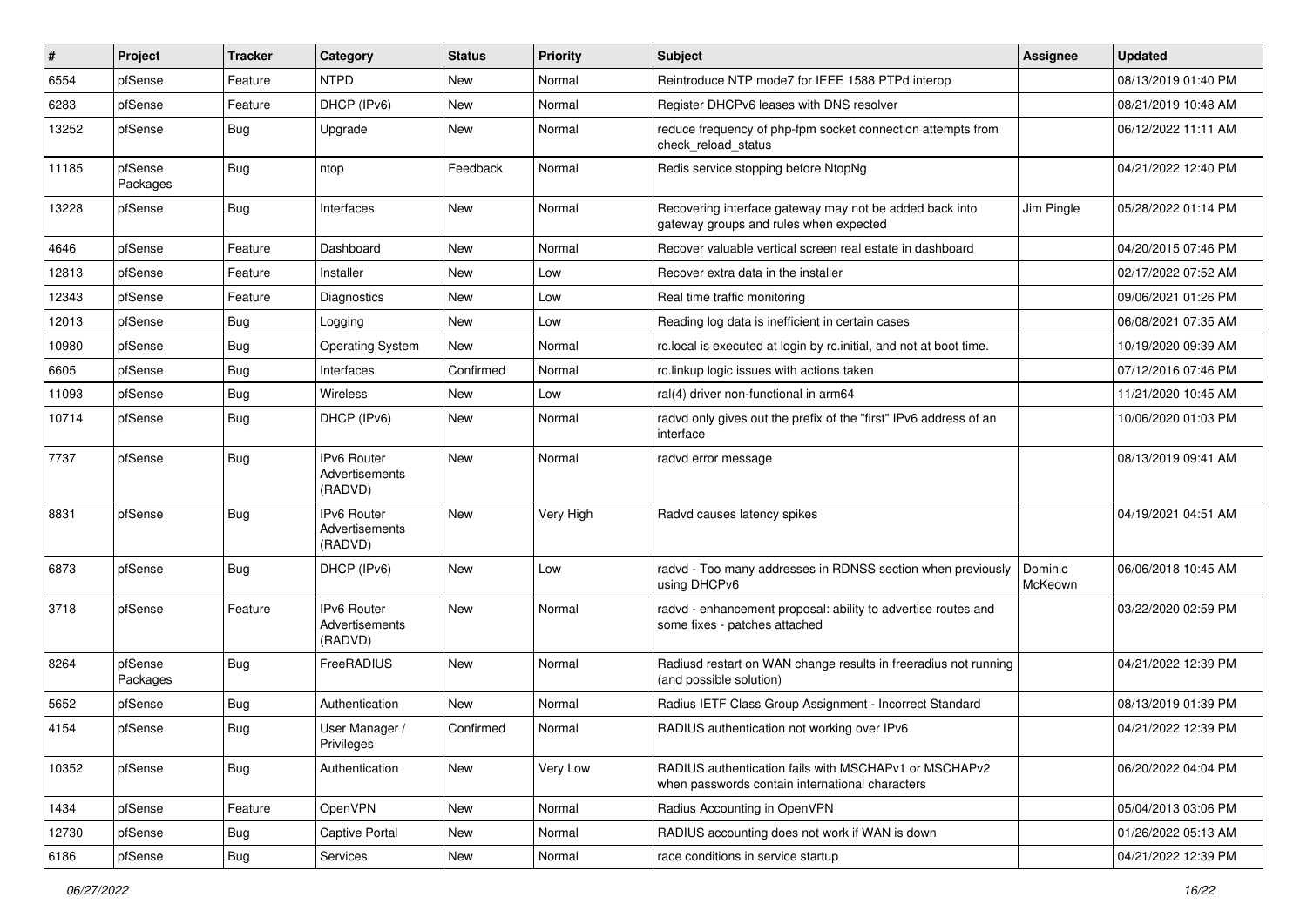| $\pmb{\#}$ | Project             | <b>Tracker</b> | Category                                 | <b>Status</b>                 | <b>Priority</b> | <b>Subject</b>                                                                                  | Assignee          | <b>Updated</b>      |
|------------|---------------------|----------------|------------------------------------------|-------------------------------|-----------------|-------------------------------------------------------------------------------------------------|-------------------|---------------------|
| 4470       | pfSense             | Feature        | IPv6 Router<br>Advertisements<br>(RADVD) | <b>New</b>                    | Normal          | RA page in GUI                                                                                  |                   | 08/20/2019 12:20 PM |
| 8712       | pfSense             | Feature        | <b>Traffic Shaper</b><br>(ALTQ)          | <b>New</b>                    | Normal          | QOS on ipsec links                                                                              |                   | 06/22/2020 06:27 AM |
| 8770       | pfSense             | <b>Bug</b>     | Interfaces                               | <b>New</b>                    | Normal          | QinQ interfaces always show as active                                                           |                   | 02/01/2020 09:47 AM |
| 12179      | pfSense<br>Packages | Feature        | gemu-guest-agent                         | <b>New</b>                    | Normal          | QEMU package                                                                                    |                   | 07/30/2021 08:02 AM |
| 13197      | pfSense<br>Packages | Feature        | pfBlockerNG                              | <b>New</b>                    | Normal          | Put a Single donation link and a proper patreon lin in the<br>pfBlocker Support Banner / Widget |                   | 05/23/2022 05:35 AM |
| 7244       | pfSense             | Feature        | Developer Tools                          | <b>New</b>                    | Normal          | Publish pfsense as a Vagrant Basebox                                                            |                   | 01/29/2019 04:09 AM |
| 9293       | pfSense             | Feature        | Web Interface                            | <b>New</b>                    | Low             | Provide WebUI message (banner) prior to login                                                   |                   | 08/14/2019 02:39 PM |
| 7212       | pfSense             | Feature        | Hardware / Drivers                       | <b>New</b>                    | Normal          | Provide Driver for SG-1000 Crypto Accelerator                                                   | Luiz Souza        | 08/20/2019 08:46 AM |
| 8087       | pfSense             | <b>Bug</b>     | Authentication                           | New                           | Normal          | Provide Calling-Station-ID to RADIUS backed VPN connections                                     |                   | 06/06/2020 05:36 AM |
| 10581      | pfSense             | Feature        | Logging                                  | New                           | Normal          | Provide ability to disable nginx access logging to remote syslog<br>server                      |                   | 05/21/2020 08:36 PM |
| 12759      | pfSense Plus        | Bug            | Package System                           | New                           | Very Low        | Proprietary packages link to non-existant or non-public github<br>pages                         |                   | 02/09/2022 10:43 AM |
| 3387       | pfSense             | Feature        | Aliases / Tables                         | New                           | Normal          | process_alias_urItable Frequency                                                                |                   | 08/21/2019 11:01 AM |
| 6321       | pfSense             | Bug            | L <sub>2</sub> TP                        | <b>New</b>                    | Normal          | Problem with connecting I2tp over ipsec from android and<br>windows                             |                   | 11/13/2020 11:01 AM |
| 6176       | pfSense<br>Packages | Feature        | OpenVPN Client<br>Export                 | <b>New</b>                    | Normal          | Privilege for OpenVPN Client Export                                                             |                   | 10/05/2020 07:33 AM |
| 12393      | pfSense             | <b>Bug</b>     | <b>Traffic Shaper</b><br>(ALTQ)          | <b>New</b>                    | Low             | Priority of gOthersLow higher than default queues                                               |                   | 09/21/2021 02:48 PM |
| 11545      | pfSense             | Regression     | Interfaces                               | Feedback                      | Normal          | Primary interface address is not always used when VIPs are<br>present                           | Reid<br>Linnemann | 06/24/2022 10:25 AM |
| 11826      | pfSense<br>Packages | Feature        | <b>ACME</b>                              | New                           | Normal          | Preserve acme SAN Method parameters for new cert creations                                      |                   | 04/20/2021 02:02 PM |
| 11163      | pfSense<br>Packages | Feature        | <b>ACME</b>                              | <b>Pull Request</b><br>Review | Normal          | Preferred Chain option                                                                          |                   | 10/18/2021 09:10 AM |
| 1833       | pfSense             | Feature        | PPTP                                     | New                           | Normal          | PPTP type WAN IPv6 support                                                                      |                   | 08/20/2019 10:12 AM |
| 9633       | pfSense             | Feature        | PPPoE Server                             | New                           | Normal          | PPPoE/L2TP Server Status Page                                                                   |                   | 10/09/2021 12:05 PM |
| 9617       | pfSense             | Feature        | <b>PPP</b> Interfaces                    | New                           | Normal          | PPPoE Static IP Configuration in GUI                                                            |                   | 10/15/2021 08:52 PM |
| 32         | pfSense             | Todo           | User Manager /<br>Privileges             | New                           | Normal          | PPPoE Server users integration with user manager                                                |                   | 02/06/2016 04:53 AM |
| 1826       | pfSense             | Feature        | PPPoE Server                             | New                           | Normal          | PPPoE server IPv6 support                                                                       |                   | 03/25/2022 04:25 PM |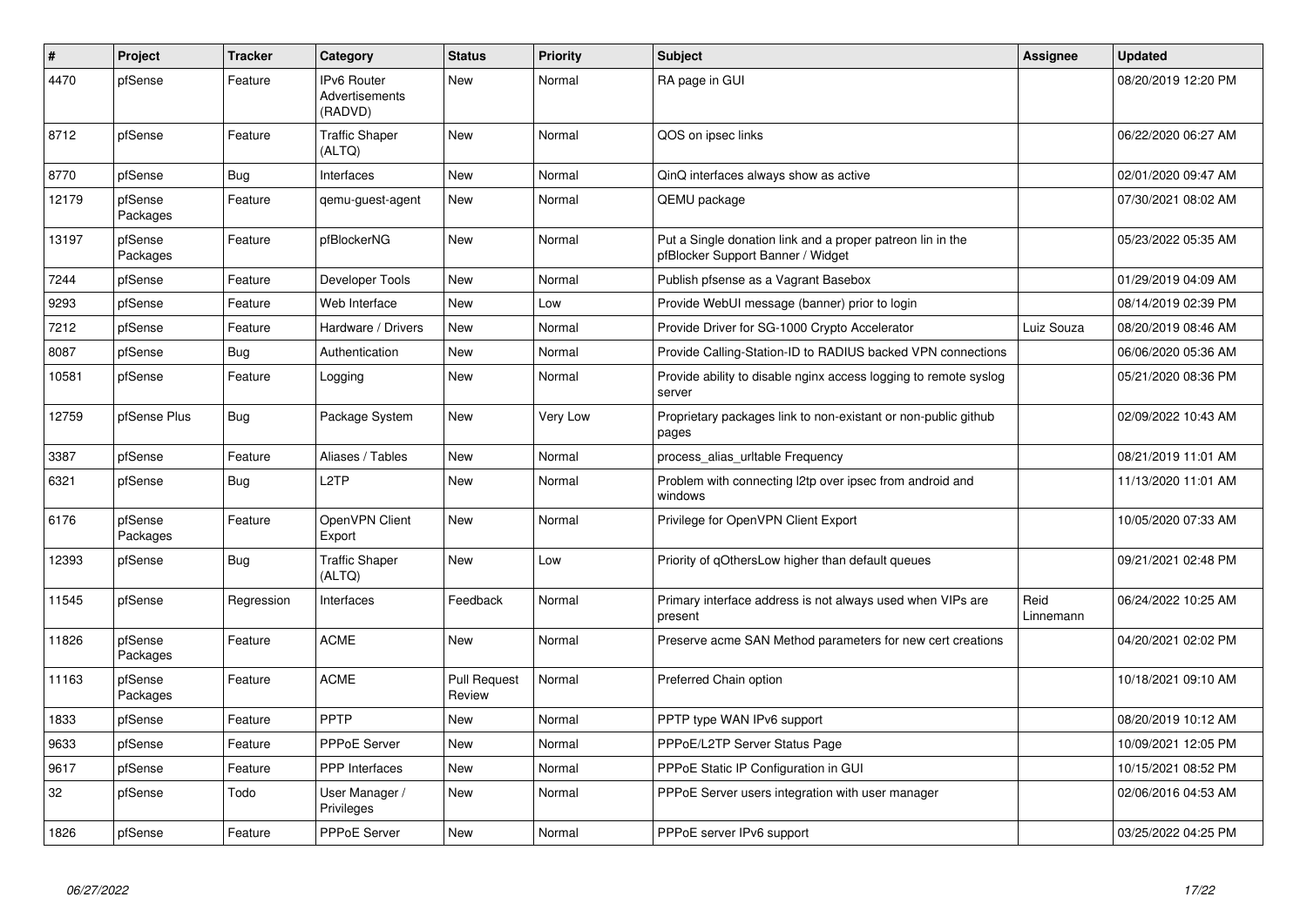| $\sharp$ | Project             | <b>Tracker</b> | Category                            | <b>Status</b> | Priority | <b>Subject</b>                                                                                                                      | <b>Assignee</b> | <b>Updated</b>      |
|----------|---------------------|----------------|-------------------------------------|---------------|----------|-------------------------------------------------------------------------------------------------------------------------------------|-----------------|---------------------|
| 12436    | pfSense             | Bug            | PPPoE Server                        | <b>New</b>    | Normal   | Pppoe server config gui does not allow setting of chap<br>authentication, and sets the network start address for allocation<br>to 0 |                 | 10/21/2021 08:15 AM |
| 8078     | pfSense             | Feature        | PPP Interfaces                      | New           | Normal   | <b>PPPoE Reconnect Wait Time</b>                                                                                                    |                 | 11/09/2017 05:13 PM |
| 8512     | pfSense             | Bug            | PPP Interfaces                      | <b>New</b>    | Normal   | PPPoE reconnect fails after interface flap                                                                                          |                 | 08/20/2019 10:06 AM |
| 9192     | pfSense             | Bug            | PPP Interfaces                      | <b>New</b>    | Normal   | PPPoE daemon selects wrong interface                                                                                                |                 | 08/20/2019 10:05 AM |
| 895      | pfSense             | Feature        | PPP Interfaces                      | <b>New</b>    | Very Low | PPP subsystem MPPE/MPPC support                                                                                                     |                 | 09/10/2019 04:24 PM |
| 10875    | pfSense             | Bug            | Gateways                            | <b>New</b>    | Normal   | PPP periodic reset does not fully restore gateway group<br>round-robin functionality                                                | Luiz Souza      | 11/05/2020 07:44 AM |
| 13307    | pfSense             | Bug            | <b>PPP</b> Interfaces               | <b>New</b>    | High     | PPP interface custom reset date/time Hour and Minute fields do<br>not properly handle "0" value                                     |                 | 06/27/2022 11:20 AM |
| 6255     | pfSense             | Bug            | <b>PPP</b> Interfaces               | Confirmed     | Low      | PPP Country/Provider/Plan configuration not saved                                                                                   |                 | 04/25/2016 07:15 PM |
| 10204    | pfSense             | Feature        | <b>Interfaces</b>                   | New           | Low      | Possible clarification of Track IPv6 Interface Subnet ID                                                                            |                 | 01/23/2020 01:04 PM |
| 6207     | pfSense             | Feature        | Rules / NAT                         | <b>New</b>    | Normal   | Please, add "THIS IF broadcast" Macro for use in firewall rules                                                                     |                 | 08/21/2019 11:01 AM |
| 6228     | pfSense             | Feature        | <b>Operating System</b>             | New           | Normal   | Please provide a means for IGMPv3 and MLDv2 support                                                                                 |                 | 05/20/2020 03:21 PM |
| 11827    | pfSense<br>Packages | Feature        | <b>ACME</b>                         | New           | Normal   | Please include acme deploy folder/scripts                                                                                           |                 | 03/06/2022 04:31 AM |
| 7781     | pfSense             | Feature        | Rules / NAT                         | <b>New</b>    | Normal   | Please Enable Rule Separators on Manual Outbound NAT                                                                                |                 | 08/21/2019 09:07 AM |
| 7082     | pfSense             | Bug            | Package System                      | <b>New</b>    | Normal   | pkg_edit.php - impossible to use default_value with<br>rowhelperfield                                                               |                 | 08/21/2019 09:15 AM |
| 7195     | pfSense             | Bug            | Package System                      | <b>New</b>    | Normal   | pkg_edit.php - < checkenablefields > tag has no effect on fields<br>other than checkbox/input                                       |                 | 08/21/2019 09:15 AM |
| 7531     | pfSense             | Feature        | Package System                      | <b>New</b>    | Low      | pkg behavior when encountering invalid SSL certificate                                                                              |                 | 05/08/2017 06:57 PM |
| 9838     | pfSense             | Feature        | OpenVPN                             | <b>New</b>    | Normal   | PKCS11 support                                                                                                                      |                 | 10/20/2019 02:12 PM |
| 9024     | pfSense             | <b>Bug</b>     | <b>Traffic Shaper</b><br>(Limiters) | Feedback      | Normal   | Ping packet loss under load when using limiters                                                                                     |                 | 05/12/2022 11:55 AM |
| 12907    | pfSense<br>Packages | <b>Bug</b>     | <b>PIMD</b>                         | Feedback      | Normal   | PIMD: Nonexistent interfaces should be hidden/disabled in<br>pimd.conf before bringing up the service                               |                 | 03/07/2022 03:51 PM |
| 12538    | pfSense<br>Packages | Bug            | PIMD                                | <b>New</b>    | Normal   | PIMD sub-interface bug                                                                                                              |                 | 11/20/2021 09:44 PM |
| 10692    | pfSense<br>Packages | Bug            | PIMD                                | Feedback      | Normal   | PIMD starts twice at boot                                                                                                           |                 | 04/21/2022 12:40 PM |
| 12774    | pfSense             | Bug            | Backup / Restore                    | New           | Normal   | Picture widget image is not saved in backup                                                                                         |                 | 04/04/2022 04:48 AM |
| 9353     | pfSense             | Bug            | Dashboard                           | New           | Low      | PHPSession errors from limited access to dashboard and<br>widgets                                                                   |                 | 10/06/2020 09:31 AM |
| 13167    | pfSense             | Bug            | <b>Dynamic DNS</b>                  | <b>New</b>    | Normal   | phpDynDNS: DigitalOcean ddns update fails (bad request,<br>invalid character '-' in request id)                                     |                 | 06/16/2022 09:30 PM |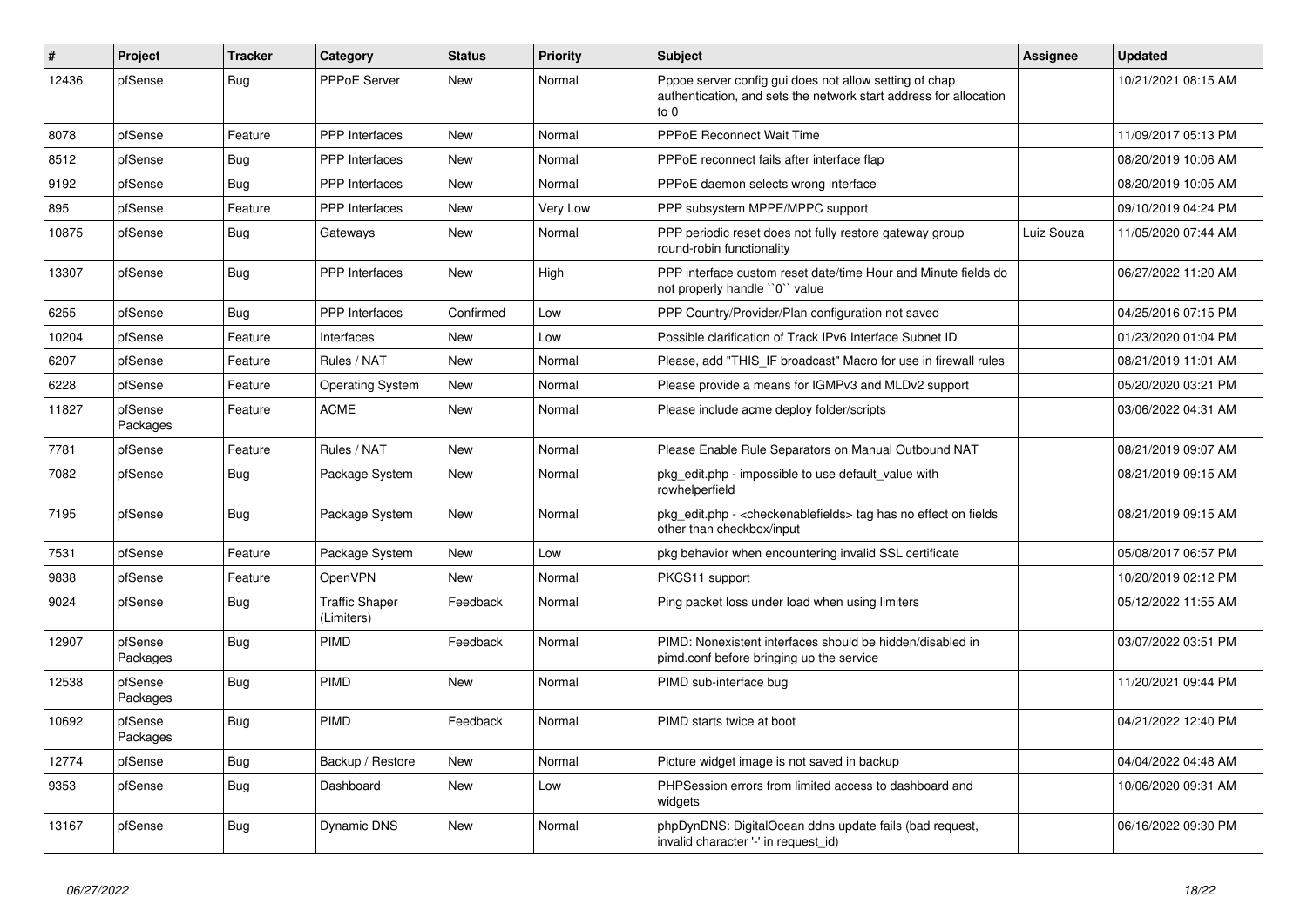| ∦     | Project             | <b>Tracker</b> | Category                | <b>Status</b> | <b>Priority</b> | Subject                                                                                         | <b>Assignee</b> | <b>Updated</b>      |
|-------|---------------------|----------------|-------------------------|---------------|-----------------|-------------------------------------------------------------------------------------------------|-----------------|---------------------|
| 11898 | pfSense<br>Packages | Bug            | apcupsd                 | New           | Normal          | PHP error from apcupsd dashboard widget                                                         |                 | 05/07/2021 09:12 AM |
| 11430 | pfSense             | Bug            | <b>Interfaces</b>       | <b>New</b>    | Normal          | PHP console spam after Assigning Interfaces                                                     |                 | 10/09/2021 10:37 AM |
| 12849 | pfSense             | Bug            | <b>Operating System</b> | New           | Normal          | pfsync kernel crash on reboot                                                                   | Mateusz Guzik   | 02/22/2022 02:02 PM |
| 8100  | pfSense             | <b>Bug</b>     | CARP                    | <b>New</b>    | Normal          | pfsync Initially Deletes States on Primary for Connections<br>Established through Secondary     | Luiz Souza      | 02/08/2022 12:59 PM |
| 7430  | pfSense             | Bug            | Interfaces              | New           | Normal          | pfsense-utils.inc - where_is_ipaddr_configured() should account<br>for loopback interface       |                 | 08/13/2019 03:48 PM |
| 12768 | pfSense             | Feature        | Upgrade                 | New           | Normal          | pfSense-repo: Make sure default config file exists                                              |                 | 05/17/2022 02:32 PM |
| 10279 | pfSense<br>Packages | <b>Bug</b>     | open-vm-tools           | <b>New</b>    | Normal          | pfSense's OpenVM Tools on ESXi 6.7 no longer provides guest<br>vm functionality                 |                 | 03/01/2020 06:07 PM |
| 7138  | pfSense             | Bug            | DHCP (IPv6)             | Assigned      | Normal          | Pfsense wide dhcpv6 client doesn't recognise ifid statement                                     |                 | 04/21/2022 12:39 PM |
| 8576  | pfSense             | <b>Bug</b>     | Rules / NAT             | Feedback      | Low             | pfSense stops passing traffic after some time when using<br>Outbound NAT pool w/ Sticky Address |                 | 10/28/2021 01:47 PM |
| 6430  | pfSense             | Bug            | <b>DNS Resolver</b>     | Confirmed     | Low             | pfsense should sanity-check hostnames when copying from<br>dhcpd.leases to /etc/hosts           |                 | 08/13/2019 01:23 PM |
| 12888 | pfSense             | Bug            | Rules / NAT             | New           | Normal          | pfSense sends un-NATed packets during OpenVPN startup                                           |                 | 03/01/2022 03:13 PM |
| 9876  | pfSense             | Feature        | <b>Operating System</b> | New           | Normal          | PFsense on KVM: Web interface hint to disable "Hardware"<br>Checksum Offloading"                |                 | 07/03/2020 07:11 AM |
| 4499  | pfSense             | Feature        | <b>LAGG Interfaces</b>  | <b>New</b>    | Normal          | pfSense LAGG interfaces; unable to set speed and duplex for<br>member interfaces.               |                 | 08/21/2019 11:16 AM |
| 12828 | pfSense             | Bug            | Wireless                | New           | Normal          | pfSense keeps crashing (Fatal trap 12: page fault while in kernel<br>mode)                      |                 | 02/21/2022 07:55 AM |
| 7352  | pfSense             | <b>Bug</b>     | Routing                 | New           | Normal          | pfSense IPv6 static route is dumped after a WAN flap                                            |                 | 01/20/2022 09:35 AM |
| 12861 | pfSense Docs        | Correction     | Hardware                | New           | Normal          | pfSense hardware tuning guide references obsolete interface<br>loader variable & buffer limits  |                 | 02/23/2022 05:31 PM |
| 10693 | pfSense<br>Packages | <b>Bug</b>     | <b>BIND</b>             | <b>New</b>    | Normal          | pfSense Bind Zone Editor UI does not update zone serial<br>number when a change is made         |                 | 09/01/2021 12:51 AM |
| 10760 | pfSense<br>Packages | Bug            | <b>BIND</b>             | New           | High            | pfSense BIND 9.14.12 server terminates due to assertion failure                                 |                 | 07/11/2020 04:53 PM |
| 11525 | pfSense<br>Packages | Bug            | Suricata                | New           | Normal          | pfsense 2.5.0 release version for vlan issue to suricata                                        |                 | 11/11/2021 08:16 AM |
| 10671 | pfSense             | Bug            | <b>Operating System</b> | New           | Normal          | pfsense 2.4.5_1 does not boot on Gen2 2012R2 HyperV VM                                          |                 | 05/09/2021 06:39 AM |
| 6521  | pfSense<br>Packages | <b>Bug</b>     | squidguard              | New           | Normal          | pfsense 2.3.1 squidguard -> Groups ACL -> Target Rules List<br>missing                          |                 | 06/25/2016 10:49 PM |
| 6471  | pfSense<br>Packages | <b>Bug</b>     | squidguard              | New           | Normal          | pfsense 2.3.1 squidguard -> common ACL -> Target Rules List<br>missing                          |                 | 06/08/2016 06:22 PM |
| 11040 | pfSense<br>Packages | Bug            | pfBlockerNG             | New           | Normal          | pfb_filter core faults when clearing firewall log                                               |                 | 11/07/2020 01:44 PM |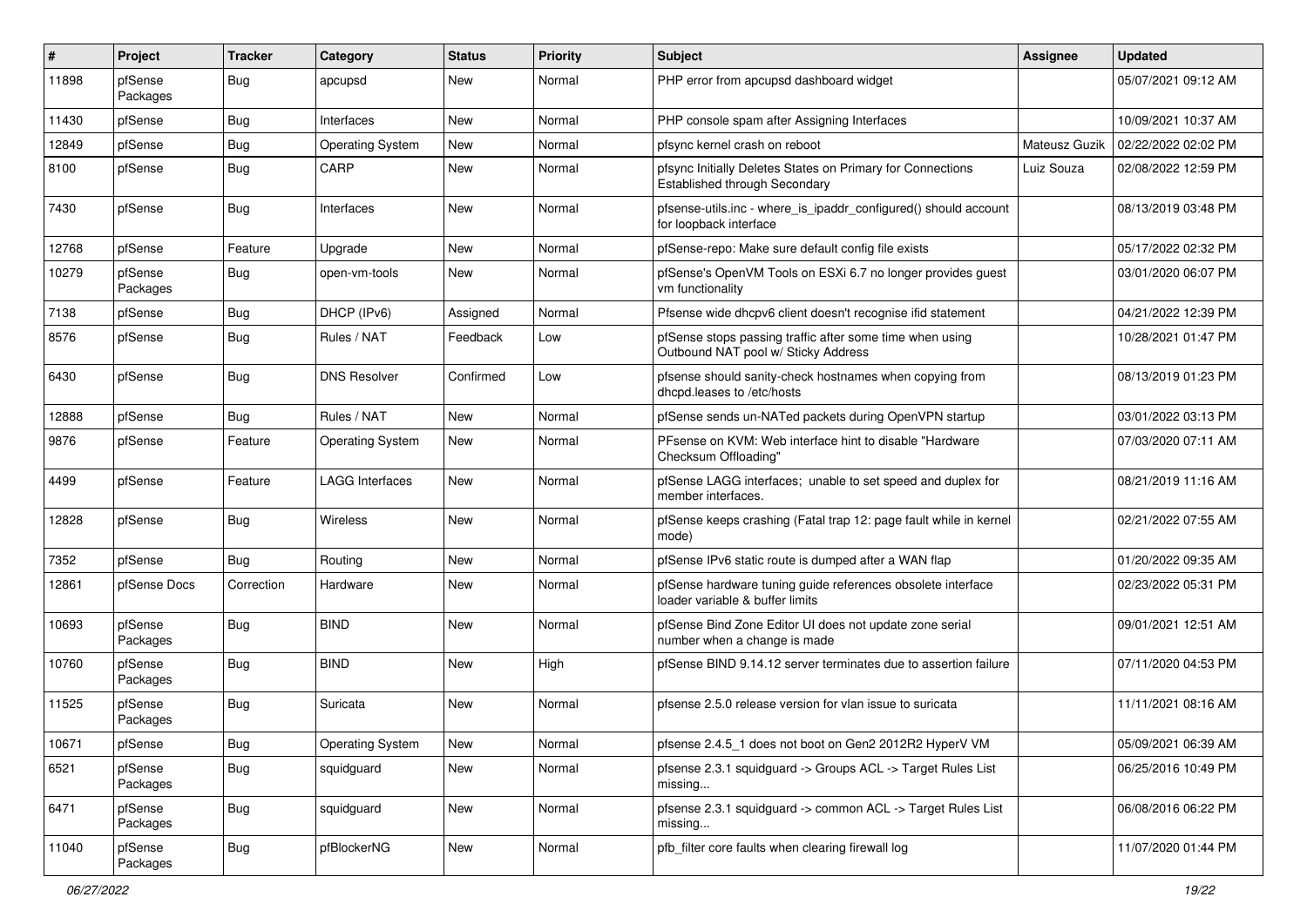| #     | Project             | <b>Tracker</b> | Category    | <b>Status</b> | <b>Priority</b> | Subject                                                                                                                | <b>Assignee</b>     | <b>Updated</b>      |
|-------|---------------------|----------------|-------------|---------------|-----------------|------------------------------------------------------------------------------------------------------------------------|---------------------|---------------------|
| 11260 | pfSense<br>Packages | Feature        | pfBlockerNG | New           | Normal          | pfBlockerNG: predefined ASN groups for Google, Facebook,<br>Apple, etc with useful selections                          |                     | 01/18/2021 03:46 PM |
| 10590 | pfSense<br>Packages | Bug            | pfBlockerNG | New           | Normal          | pfBlockerNG: Invalid argument supplied for foreach()                                                                   |                     | 05/26/2020 08:22 AM |
| 10278 | pfSense<br>Packages | Bug            | pfBlockerNG | <b>New</b>    | Normal          | pfBlockerNG: Formatting issue on DNSBL stats page                                                                      |                     | 02/24/2020 01:36 PM |
| 9724  | pfSense<br>Packages | Bug            | pfBlockerNG | New           | High            | pfblockerng-firewall-filter-service-will-not-start                                                                     |                     | 09/05/2019 06:32 AM |
| 10253 | pfSense<br>Packages | Bug            | pfBlockerNG | New           | Normal          | pfblockerng-devel uses user interface for VIP causing issues<br>with other services                                    |                     | 02/11/2020 09:17 AM |
| 12916 | pfSense<br>Packages | Bug            | pfBlockerNG | New           | Normal          | pfBlockerNG-devel cron job does not trigger xmlrpc sync                                                                | <b>Viktor Gurov</b> | 04/11/2022 12:55 PM |
| 12918 | pfSense<br>Packages | Feature        | pfBlockerNG | New           | Normal          | pfBlockerNG-devel changes from xmlrpc sync do not take effect<br>immediately                                           |                     | 03/07/2022 02:29 PM |
| 10252 | pfSense<br>Packages | Bug            | pfBlockerNG | New           | High            | pfblockerng-devel                                                                                                      |                     | 02/11/2020 05:18 PM |
| 11209 | pfSense<br>Packages | Feature        | pfBlockerNG | New           | Normal          | pfBlockerNG soft blocking                                                                                              |                     | 01/01/2021 02:07 PM |
| 12932 | pfSense<br>Packages | Feature        | pfBlockerNG | New           | High            | pfblockerng per user whitelist                                                                                         |                     | 03/11/2022 11:08 AM |
| 13156 | pfSense<br>Packages | Regression     | pfBlockerNG | New           | Normal          | pfBlockerNG IP block stats do not work                                                                                 |                     | 06/13/2022 08:16 PM |
| 9662  | pfSense<br>Packages | Bug            | pfBlockerNG | New           | Normal          | PfblockerNG do not update after pfsense reboot and wait for<br>next cron task                                          |                     | 08/20/2019 09:00 AM |
| 12330 | pfSense<br>Packages | Bug            | pfBlockerNG | Feedback      | Normal          | pfBlockerNG devel creating invalid NAT rules on boot                                                                   |                     | 04/21/2022 12:40 PM |
| 10164 | pfSense<br>Packages | Bug            | pfBlockerNG | <b>New</b>    | Normal          | pfBlockerNG dashboard widget position is not maintained when<br>updating                                               |                     | 01/06/2020 10:06 AM |
| 11261 | pfSense<br>Packages | Bug            | pfBlockerNG | New           | Normal          | pfBlockerNG ASN numbers in IPv4 (/IPv6) Custom_List<br>generate error(s) "Invalid numeric literal at line 1, column 7" |                     | 01/28/2021 08:34 AM |
| 12706 | pfSense<br>Packages | Bug            | pfBlockerNG | Feedback      | Normal          | pfBlockerNG and unbound does not work after switching /var to<br>RAM disk                                              | <b>Viktor Gurov</b> | 03/24/2022 10:47 AM |
| 11398 | pfSense<br>Packages | Bug            | pfBlockerNG | <b>New</b>    | Normal          | pfBlocker upgrade hangs forever                                                                                        |                     | 04/21/2022 12:39 PM |
| 13154 | pfSense<br>Packages | <b>Bug</b>     | pfBlockerNG | Confirmed     | Normal          | pfBlocker causing excessive CPU load                                                                                   |                     | 06/14/2022 01:14 PM |
| 11184 | pfSense             | Bug            | FreeBSD     | New           | Normal          | PF: State policy cannot be configurable                                                                                |                     | 02/09/2021 02:43 AM |
| 1683  | pfSense             | Feature        | Rules / NAT | New           | Normal          | PF scrub min-ttl option                                                                                                |                     | 09/23/2020 01:52 AM |
| 5075  | pfSense             | <b>Bug</b>     | Rules / NAT | Confirmed     | Normal          | pf errors that don't return a line number on first line don't file<br>notice                                           |                     | 09/01/2015 06:42 PM |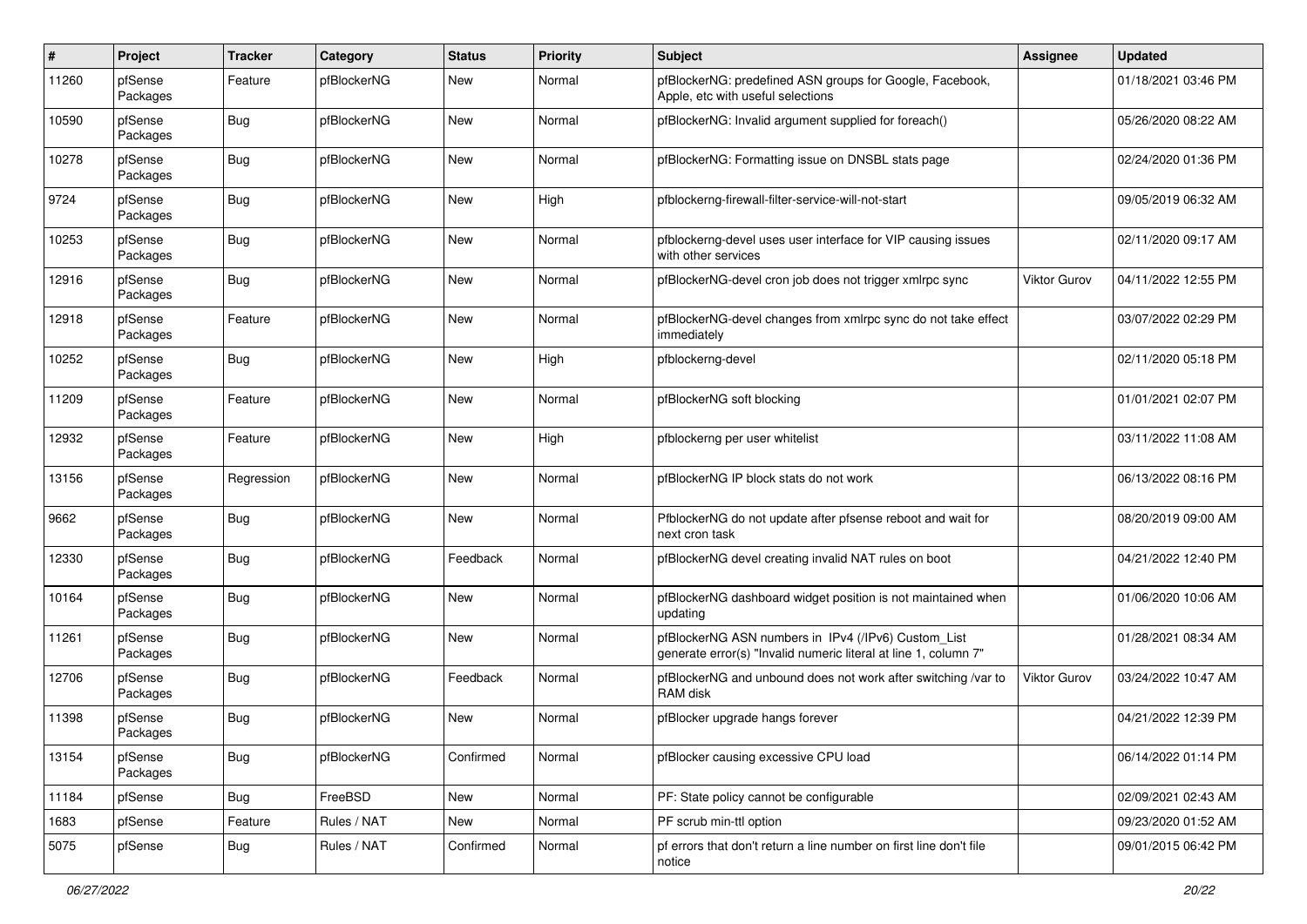| ∦     | Project             | <b>Tracker</b> | Category                     | <b>Status</b> | Priority | Subject                                                                                                      | <b>Assignee</b> | <b>Updated</b>      |
|-------|---------------------|----------------|------------------------------|---------------|----------|--------------------------------------------------------------------------------------------------------------|-----------------|---------------------|
| 3943  | pfSense             | Feature        | <b>Operating System</b>      | New           | Low      | pf - divert-reply not implemented (usefull for haproxy)                                                      |                 | 10/16/2014 06:42 PM |
| 12120 | pfSense             | Feature        | <b>DHCP Relay</b>            | <b>New</b>    | Normal   | Permit several sets of destination DHCP servers in DHCP relay                                                |                 | 07/11/2021 05:41 PM |
| 3706  | pfSense             | Bug            | User Manager /<br>Privileges | New           | Normal   | Permission order affects default page on limited accounts, but<br>can't reorder                              |                 | 02/06/2016 04:10 AM |
| 10238 | pfSense             | Feature        | <b>Operating System</b>      | <b>New</b>    | Very Low | Periodic Scrub of ZFS filesystem                                                                             |                 | 12/31/2020 03:02 PM |
| 12122 | pfSense             | <b>Bug</b>     | Web Interface                | New           | Normal   | Perform greedy actions asychronously                                                                         |                 | 07/10/2021 01:10 PM |
| 12549 | pfSense             | Regression     | <b>IPsec</b>                 | New           | Normal   | Per-user Mobile IPsec settings are not applied to connecting<br>mobile clients                               | Jim Pingle      | 04/26/2022 07:50 AM |
| 1574  | pfSense             | Feature        | User Manager /<br>Privileges | <b>New</b>    | Normal   | Password quality enforcment.                                                                                 |                 | 02/06/2016 04:15 AM |
| 9485  | pfSense             | <b>Bug</b>     | User Manager /<br>Privileges | New           | Normal   | password match error on system_usermanager causes Group<br>membership to be reset.                           |                 | 04/26/2019 08:52 AM |
| 7365  | pfSense             | Feature        | Logging                      | New           | Low      | Pass firewall/filter rule set through logging for centralized loggers<br>to key on                           |                 | 03/07/2017 10:44 AM |
| 13209 | pfSense<br>Packages | Bug            | pfBlockerNG                  | New           | Low      | Parsing Filter log by pfBlockerNG creates IP Block log with<br>Source/Destination mixed up or wrong Direcion | Viktor Gurov    | 05/25/2022 03:50 AM |
| 11770 | pfSense Plus        | Bug            | Hardware / Drivers           | <b>New</b>    | Normal   | Pantech UML295 USB Modem No Longer Functional                                                                |                 | 04/01/2021 11:28 AM |
| 12740 | pfSense             | <b>Bug</b>     | FreeBSD                      | Incomplete    | Normal   | panic: esp input cb: Unexpected address family                                                               |                 | 01/27/2022 01:19 PM |
| 13017 | pfSense             | Feature        | Packet Capture               | New           | Normal   | Packet capture: add preview results while capture is running                                                 |                 | 04/09/2022 11:08 AM |
| 4914  | pfSense             | Feature        | Diagnostics                  | New           | Low      | Packet Capture Settings                                                                                      |                 | 08/20/2019 08:51 AM |
| 4456  | pfSense             | Feature        | Diagnostics                  | New           | Normal   | Packet capture additional filtering options                                                                  |                 | 08/20/2019 03:30 PM |
| 11724 | pfSense             | Bug            | Package System               | New           | Normal   | Packages unexpectedly removed when changing update<br>branches                                               |                 | 03/29/2021 08:09 AM |
| 5469  | pfSense             | Bug            | Package System               | Confirmed     | Low      | package.dtd XSD schema is a piece of pathetic, useless,<br>unmaintained junk                                 |                 | 11/22/2015 06:26 AM |
| 7954  | pfSense<br>Packages | Bug            | Squid                        | Confirmed     | Normal   | Package upgrade/reinstall gets stuck on deinstall if the<br>package-provided service is not running          |                 | 10/18/2017 12:04 PM |
| 7521  | pfSense             | Feature        | Package System               | <b>New</b>    | High     | Package Updates via Mirror                                                                                   |                 | 05/04/2017 08:21 PM |
| 12248 | pfSense             | Feature        | Package System               | New           | Low      | Package Update Availability Notification                                                                     |                 | 11/28/2021 10:02 AM |
| 13054 | pfSense             | Feature        | Package System               | New           | Normal   | Package plugin hook for web server configuration stanzas                                                     | Jim Pingle      | 04/12/2022 03:04 PM |
| 10526 | pfSense<br>Packages | Bug            | pfBlockerNG                  | New           | Normal   | Package pfBlockerNG Crashes on Alert view                                                                    |                 | 05/04/2020 08:59 AM |
| 6842  | pfSense             | Feature        | Package System               | <b>New</b>    | Low      | Package Manager progress bar should indicate overall progress                                                |                 | 08/21/2019 08:55 AM |
| 9616  | pfSense<br>Packages | Feature        | New Package<br>Request       | <b>New</b>    | Normal   | Package for Docs                                                                                             |                 | 03/26/2020 06:34 AM |
| 9755  | pfSense             | <b>Bug</b>     | Package System               | New           | Very Low | package description wrong link<br>https://www.freshports.org/security/openvpn-client-export                  |                 | 09/13/2019 07:22 AM |